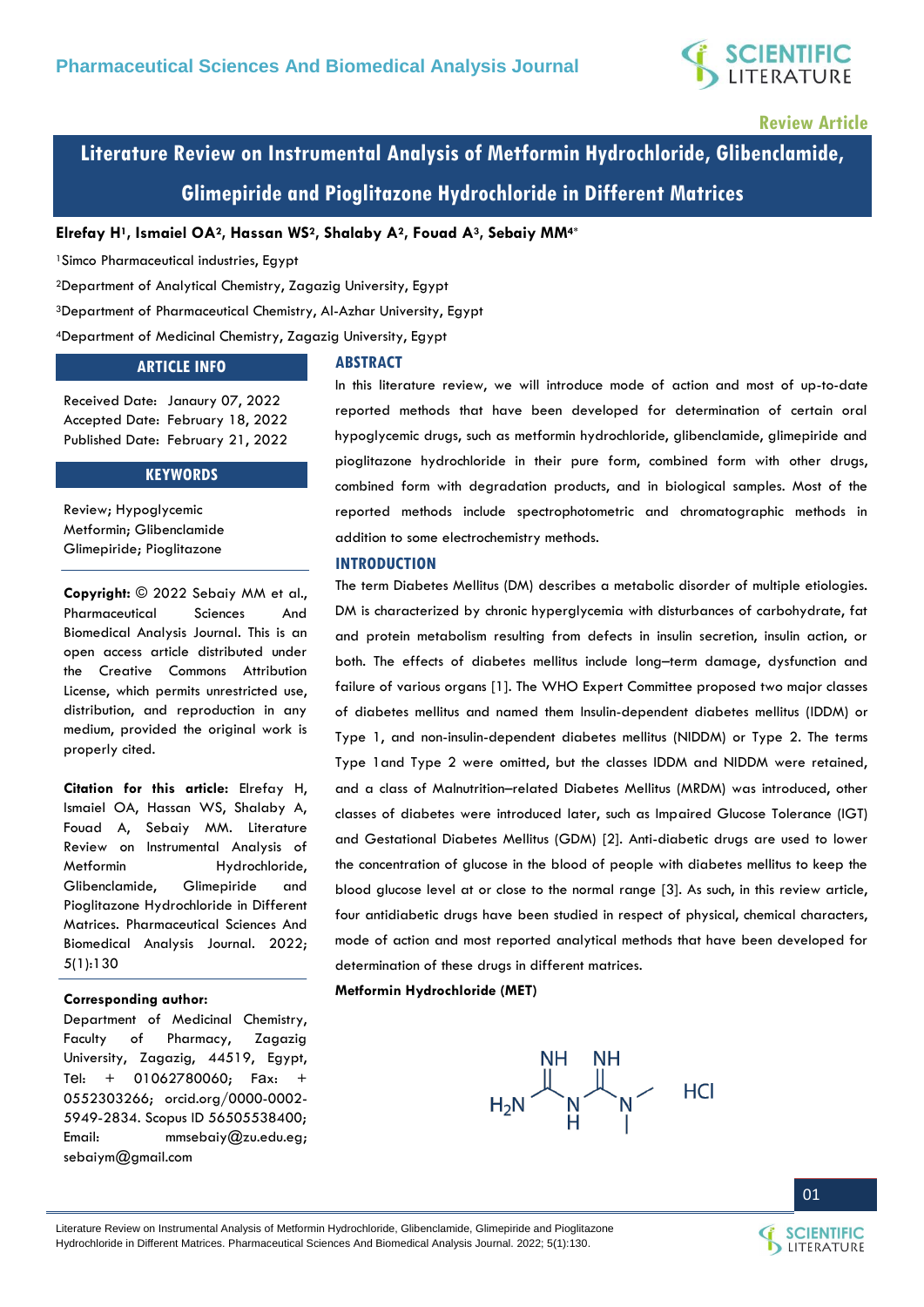

**Chemical name:** 1,1-Dimethylbiguanide hydrochloride

**Molecular formula:** C4H11N5, HCl.

**Molecular weight:** 165.6 gm. /mol.

 **Physical properties:** White or almost white crystals. It is freely soluble in water, slightly soluble in alcohol, practically insoluble in acetone and in methylene chloride [4].

**Melting point:** (222-226) °C [5].

Pharmacological action: MET is a Biguanide anti-diabetics, the major action of MET lays in increasing glucose transport across the cell membrane in skeletal muscle. There is also some evidence *in vitro* that it can inhibit the formation of advanced glycosylation end-products [4].

**Methods of determination:** Literature review revealed several methods reported for the analysis of MET:

**Official method:** MET is an official drug in BP 2013; the method depends on potentiometric titration against 0.1 N Perchloric acid using anhydrous formic acid and acetonitrile as solvent [4].

**Spectroscopic methods:** Literature describes different spectroscopic methods for determination of MET, such as charge transfer at 295 nm [6] and Direct Spectrophotometric determination of MET in Pure Form and in drug formulations at 234 nm [7]. Derivative spectrophotometry, ratio derivative, isosbestic and chemometric‐assisted spectrophotometric methods were used for the determination of MET at 247 nm [8]. A spectrofluorimetric method has been reported for determination of MET depending on the reaction of MET with chrysenequinone in alkaline medium to give a Schiff's base, which upon hydrolysis gives the free base. The latter in the presence of 1-naphthol gives a fluorescent product with excitation and emission maxima at 450 and 520 nm, respectively [9]. A complex formation with cupper was measured spectrophotometrically at maximum wavelength 540nm [9] and at 400 nm after oxidation with hydrogen peroxide [10].

**Chromatographic methods:** Several chromatographic methods were described for the determination of the proposed drug either in pure or in combination with other drugs summarized in (Table 1).

| Table 1: Chromatographic methods for the determination of MET in pure form or in combination with other drugs. |             |                                                                                                               |                                                                                                           |                 |        |        |  |
|----------------------------------------------------------------------------------------------------------------|-------------|---------------------------------------------------------------------------------------------------------------|-----------------------------------------------------------------------------------------------------------|-----------------|--------|--------|--|
| <b>Drugs</b>                                                                                                   | Method      | Column                                                                                                        | Mobile phase                                                                                              | <b>Detector</b> | λ      | Ref.   |  |
| MET and Gliclazide and<br>Glimepiride                                                                          | <b>HPLC</b> | Thermo<br>Scientific <sup>®</sup> BDS<br>Hypersil C <sub>8</sub><br>column (5µm,<br>$2.50 \times 4.60$<br>mm) | MeOH: 0.025M<br>$KH2PO4$ adjusted to pH<br>3.20 using ortho -<br>phosphoric acid (70 :<br>30, v/v)        | UV              | 235 nm | $[11]$ |  |
| <b>MET</b> and Teneligliptin                                                                                   | RP-HPLC     | Octa-decyl C <sub>18</sub><br>column (5 µm,<br>25 cm $\times$ 4.6<br>$mm, i.d$ )                              | Methanol: water in the<br>ratio of 70:30 and pH 3<br>adjusted with OPA                                    | UV              | 235 nm | $[12]$ |  |
| <b>MET</b> and Gliclazide                                                                                      | <b>HPLC</b> | Zorbax Eclipse<br>$XDB-C18$<br>150x4.6<br>$mm$ i.d. ( $5 \mu m$ )                                             | acetonitrile: methanol<br>$(1:1v/v)$ and sodium<br>dodecylsulphate 5mM,<br>$pH=3.5$ with $H_3PO_4$<br>85% | UV              | 236 nm | $[13]$ |  |
| <b>MET and Buformin</b>                                                                                        | <b>HPLC</b> | Inertsil ODS-3<br>column $(C_{18}$<br>column; 250<br>mm4.6 mm i.d.,<br>$5 \mu m$ )                            | 20 mm phosphate<br>buffer (pH 6.3) and<br>acetonitrile (95:5, v/v)                                        | UV              | 233 nm | $[14]$ |  |
| <b>MET</b>                                                                                                     | <b>HPLC</b> | 150mm×4.6mm                                                                                                   | Mixture of phosphate                                                                                      | UV              | 236 nm | $[15]$ |  |



Literature Review on Instrumental Analysis of Metformin Hydrochloride, Glibenclamide, Glimepiride and Pioglitazone Hydrochloride in Different Matrices. Pharmaceutical Sciences And Biomedical Analysis Journal. 2022; 5(1):130.

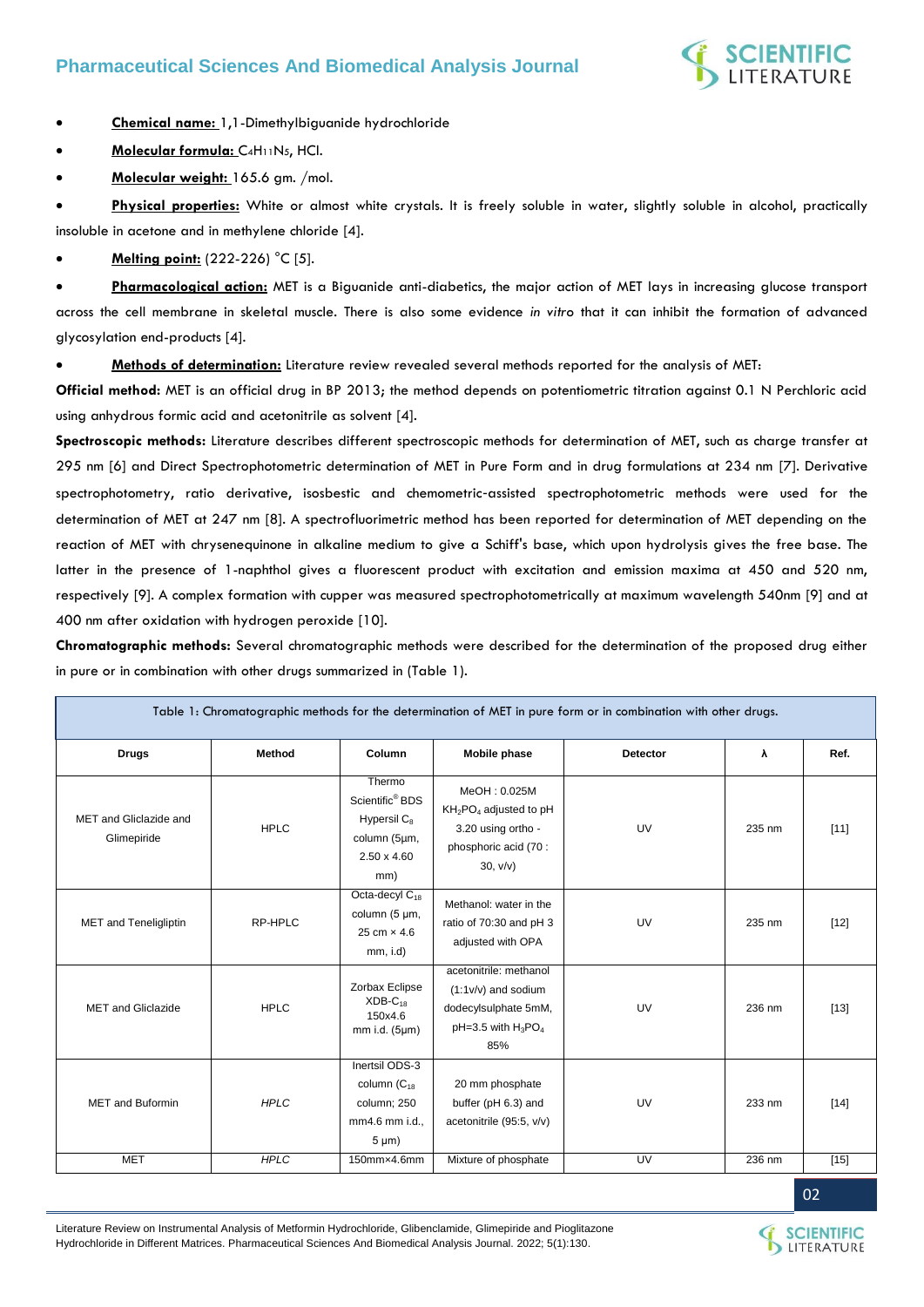

|                                                            |                | i.d.,                                                                                                    | buffer 0.02M(pH 7.0)                                                                                                                                                                                                |                                 |                                                                                                   |        |
|------------------------------------------------------------|----------------|----------------------------------------------------------------------------------------------------------|---------------------------------------------------------------------------------------------------------------------------------------------------------------------------------------------------------------------|---------------------------------|---------------------------------------------------------------------------------------------------|--------|
|                                                            |                | 4µmMetaSil-                                                                                              | and acetonitrile (50:50,                                                                                                                                                                                            |                                 |                                                                                                   |        |
|                                                            |                | Phenyl column                                                                                            | v/v)                                                                                                                                                                                                                |                                 |                                                                                                   |        |
|                                                            |                | (MetaChem <sup>®</sup> )                                                                                 |                                                                                                                                                                                                                     |                                 |                                                                                                   |        |
| Vildagliptin, Pioglitazone<br><b>Hydrochloride and MET</b> | RP-LC          | Symmetry®<br>Waters $C_{18}$<br>column (150<br>$mm \times 4.6 mm$ .<br>$5 \mu m$ )                       | Potassium dihydrogen<br>phosphate buffer pH<br>(4.6) - acetonitrile -<br>methanol (30:50:20,<br>v/v/v)<br>Potassium dihydrogen<br>phosphate buffer pH<br>(4.6) - acetonitrile<br>(60:40, v/v)                       | UV                              | 220 nm                                                                                            | $[16]$ |
|                                                            |                | Phenomenex                                                                                               |                                                                                                                                                                                                                     |                                 | The ion                                                                                           |        |
| MET and Rosiglitazone                                      | <b>HPLC-MS</b> | Luna 5u CN<br>100A<br>$(150 \, \text{mm} \times 2.0)$<br>$mm$ i.d.)                                      | methanol:30 mm amm<br>onium acetate pH 5.0<br>(80:20, v/v)                                                                                                                                                          | Mass spectroscopy               | transitions<br>monitored<br>were $m/z$ 13<br>$0.27 \rightarrow 71.1$<br>1 for MET                 | $[17]$ |
| MET and glyburide                                          | <b>HPLC-MS</b> | Hypersil,<br>hypurity $C_{18}$<br>(50mm×4.6mm<br>$i.d., 5_m$                                             | Mixing 700 ml of<br>acetonitrile with 300 ml<br>of 5mM ammonium<br>acetate pH 3.0<br>adjusted with glacial<br>acetic acid.                                                                                          | Mass spectroscopy               | lon<br>transitions<br>for MET<br>$(130.1 \rightarrow 60.$<br>1)                                   | $[18]$ |
| MET and<br>Fenofibrate                                     | <b>HPLC</b>    | Inertsil<br>octadecylsilane<br>$C_{18}$<br>(250 mm x 4.6)<br>mm i.d., 5 µm<br>particle size)             | acetonitrile - water<br>(adjusted to pH 3<br>using orthophosphoric<br>acid) in proportion of<br>70:30 v/v                                                                                                           | UV                              | 250<br>nm                                                                                         | [19]   |
|                                                            |                | Luna                                                                                                     | acetonitrile:water:acetic                                                                                                                                                                                           |                                 |                                                                                                   |        |
| <b>METand Pioglitazone</b>                                 |                | $C_{18}$ (5mm,                                                                                           | acid (60:40:0.3) and                                                                                                                                                                                                |                                 |                                                                                                   |        |
| Hydrochloride                                              | <b>RP-HPLC</b> | 25cm×4.6 mm                                                                                              | the pH was adjusted to                                                                                                                                                                                              | UV                              | 230 nm                                                                                            | $[20]$ |
|                                                            |                | i.d.)                                                                                                    | 5.5 by adding                                                                                                                                                                                                       |                                 |                                                                                                   |        |
|                                                            |                | Phenomenex                                                                                               | Triethylamine                                                                                                                                                                                                       |                                 |                                                                                                   |        |
| MET and Pioglitazone                                       | <b>RP-HPLC</b> | A Gemini<br>$C_{18}$ column<br>(150x4.6mm,<br>$5\mu$ )                                                   | Mixture of Acetonitrile<br>and Ammonium<br>Acetate buffer (pH-3) in<br>the ratio of 42: 58                                                                                                                          | UV                              | 255nm                                                                                             | $[21]$ |
| <b>MET</b>                                                 | <b>UPLC-MS</b> | An<br><b>Acquity UPLC</b><br>HSS column<br>(50 mm 3 2.1)<br>mm, 1.8 mm<br>(Waters Corp,<br>Milford, MA,) | Consisted of 2 solvent<br>compositions:<br>solvent A: 10 mm<br>ammonium format and<br>1%<br>acetonitrile in water<br>$pH = 3$ , adjusted with<br>formic acid) and<br>solvent B: 0.2% formic<br>acid in acetonitrile | Mass spectroscopy               | Multiple<br>reaction<br>monitoring<br>of the<br>transitions of<br>m/z<br>130.25!71.3<br>5 for MET | $[22]$ |
|                                                            |                | $A 5 \mu m$ ,                                                                                            |                                                                                                                                                                                                                     |                                 |                                                                                                   |        |
| MET, Cyanoguanidine and<br>Melamine                        | <b>HILIC</b>   | $250 \times 4.6$ mm<br>Atlantis HILIC-<br>Si column<br>(Waters,<br>Ireland; Part<br>No. 18600203)        | A mixture of acetonitrile<br>and buffer (25 mm<br>NaH <sub>2</sub> PO <sub>4</sub> , pH adjusted<br>to 3.0 with OPA), in the<br>ratio of 84:16, v/v                                                                 | UV                              | 218 nm                                                                                            | $[23]$ |
|                                                            |                | <b>GL Sciences</b>                                                                                       | Water/acetonitrile                                                                                                                                                                                                  |                                 | Monitoring                                                                                        |        |
| <b>MET</b>                                                 | <b>HILIC</b>   | Inertsil HILIC                                                                                           | (30:70, v/v) and 0.1%<br>formic acid.                                                                                                                                                                               | <b>Tandem mass spectrometry</b> | in positive<br>ion electrosp                                                                      | $[24]$ |

03

Literature Review on Instrumental Analysis of Metformin Hydrochloride, Glibenclamide, Glimepiride and Pioglitazone Hydrochloride in Different Matrices. Pharmaceutical Sciences And Biomedical Analysis Journal. 2022; 5(1):130.

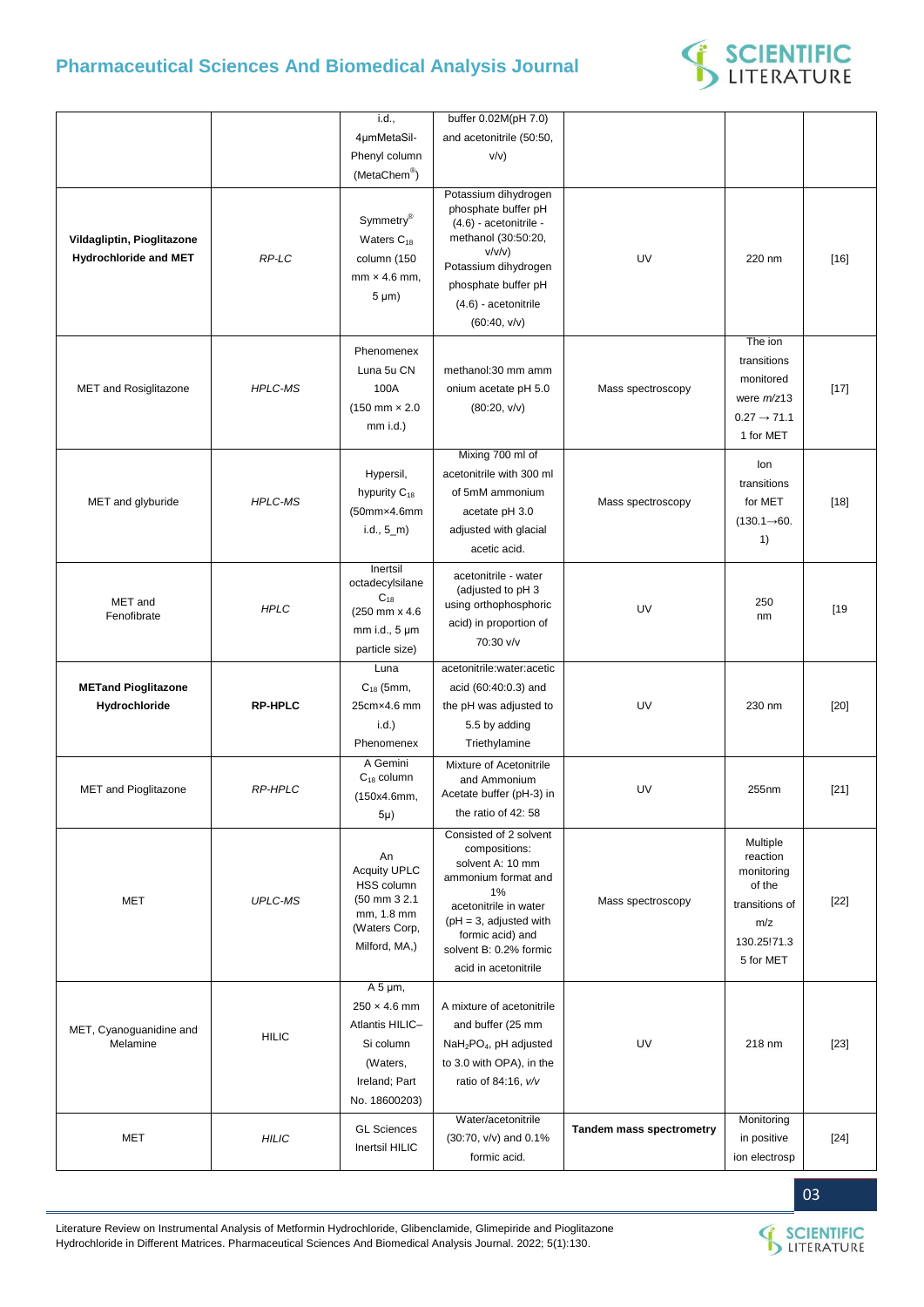

|                                             |                |                                                                                                                |                                                                                                                             |                   | ray mode             |        |
|---------------------------------------------|----------------|----------------------------------------------------------------------------------------------------------------|-----------------------------------------------------------------------------------------------------------------------------|-------------------|----------------------|--------|
|                                             |                |                                                                                                                |                                                                                                                             |                   | with                 |        |
|                                             |                |                                                                                                                |                                                                                                                             |                   | transitions          |        |
|                                             |                |                                                                                                                |                                                                                                                             |                   | of $m/z$ 130-        |        |
|                                             |                |                                                                                                                |                                                                                                                             |                   | 71                   |        |
|                                             |                |                                                                                                                |                                                                                                                             |                   | and $m/z$ 136        |        |
|                                             |                |                                                                                                                |                                                                                                                             |                   | $-77$                |        |
|                                             |                | Sequant ZIC                                                                                                    | Consisted of water,                                                                                                         |                   | positive<br>ion mode |        |
|                                             |                | HILIC (5 µm,                                                                                                   | Methanol and                                                                                                                |                   | with a probe         |        |
| <b>METand other Biguanides</b>              | LC-MS          | 200 Å, 2.1 mm                                                                                                  | acetonitrile,                                                                                                               | Mass spectrometry | voltage of           | $[25]$ |
|                                             |                | i.d. ×150 mm)                                                                                                  | respectively, which                                                                                                         |                   | 4000 V and           |        |
|                                             |                | column                                                                                                         | were both acidified with                                                                                                    |                   | an extractor         |        |
|                                             |                |                                                                                                                | 0.1% formic acid.                                                                                                           |                   | potential of3        |        |
|                                             |                |                                                                                                                |                                                                                                                             |                   | V.                   |        |
| MET and Glyburide                           | <b>HPTLC</b>   | Thin layer<br>chromatograph<br>y plate<br>(silica gel 60<br>$F_{254}$                                          | Water/methanol/ammo<br>nium sulfate<br>$(2/1/0.5 \text{ w/v})$                                                              | densitometry      | 237 nm               | $[26]$ |
| <b>MET</b> with<br>GliclazideandGlimepiride | <b>HPTLC</b>   | Silica gel<br>precoated<br>aluminum plate<br>60 F <sub>254</sub> , (20<br>cm 10 cm with<br>250 mm<br>thickness | Ammonium sulfate<br>$(0.25\%)$ :<br>Methanol:ethyl acetate<br>in the ratio of<br>10.0:2.5:2.5 (v/v/v),                      | UV                | 238nm                | $[27]$ |
| Pioglitazone, MET, and<br>Glimepiride       | <b>HPTLC</b>   | Silica gel 60<br>F <sub>254</sub> HPTLC<br>plates                                                              | acetonitrile,<br>Methanol, propyl<br>alcohol, and<br>ammonium acetate<br>solutions in the<br>proportion of 7:2:1:1<br>(v/v) | densitometry      | 240 nm               | $[28]$ |
| MET, Gliclazide and<br>Glimepiride          | <b>RP-HPLC</b> | Thermo<br>Scientific <sup>®</sup> BDS<br>Hypersil C <sub>8</sub><br>column (5µm,<br>$2.50 \times 4.60$<br>mm)  | MeOH: 0.025M<br>KH <sub>2</sub> PO <sub>4</sub> adjusted to pH<br>3.20 using ortho -<br>phosphoric acid (70 :<br>30, v/v)   | UV                | 235 nm               | $[29]$ |

**Miscellaneous methods:** Many voltametric methods have been reported for determination of MET [30-32], flow injection analysis [33], potentiometric methods [34] and also capillary electrophoresis methods [35-38].

### **Glibenclamide (GLB)**



- **Molecular formula:** C23H28ClN3O5S.
- **Molecular weight:** 494 gm. /mol.

 **Physical properties:** White or almost white, crystalline powder, practically insoluble in water, sparingly soluble in methylene chloride, slightly soluble in alcohol and methanol [4].

**Melting point:** (169 – 174) °C [39].

 **Pharmacological action:** GLB is a potent and long acting second generation oral sulfonylurea anti-diabetic agent, it is widely used to lower blood glucose levels in patients with type II NIDDM and gestational diabetes mellitus. GLB acts mainly by stimulating the release of endogenous insulin from beta cells of the pancreas. It is rapidly and completely absorbed from the gastrointestinal tract. 100% of the oral

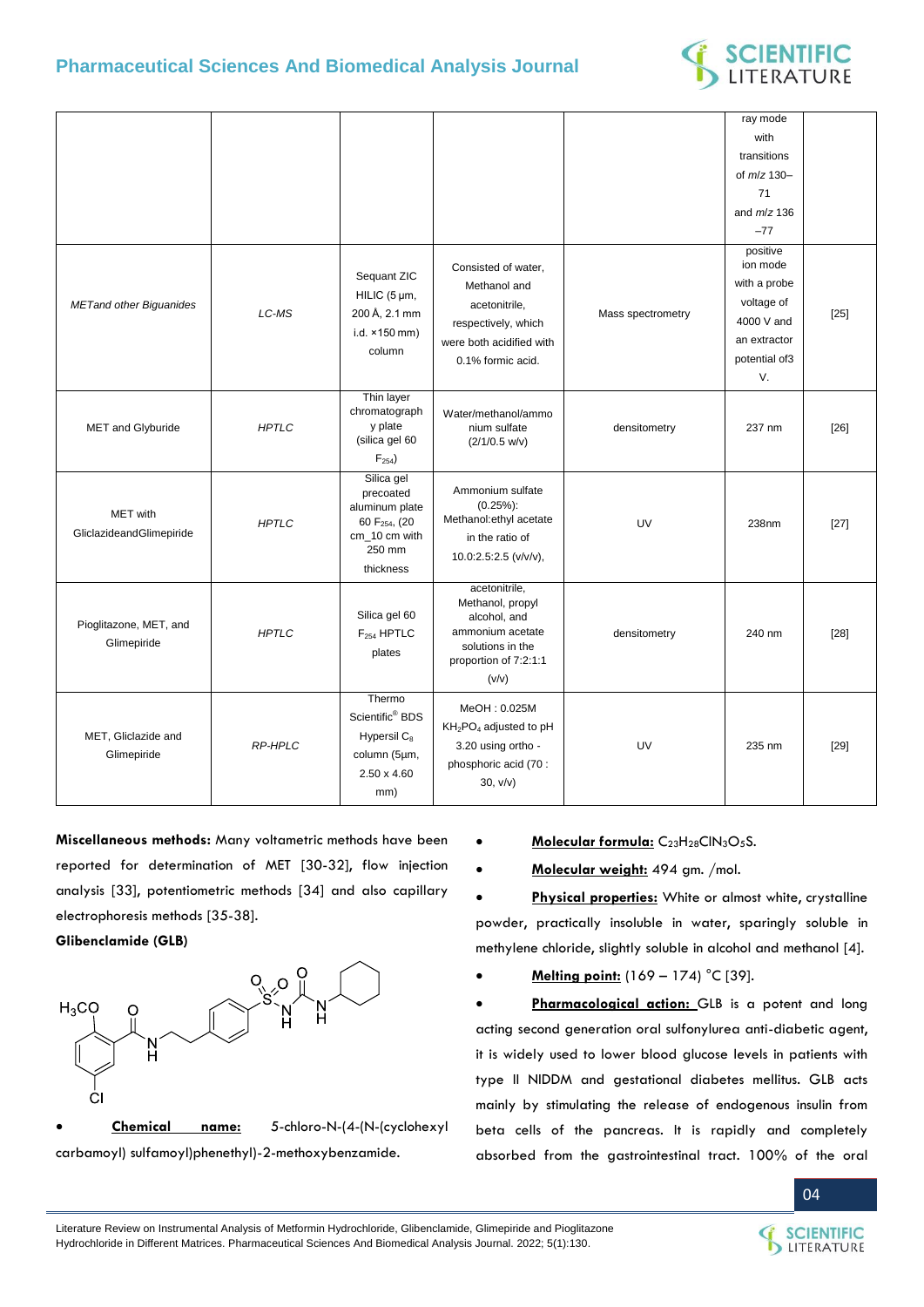

 dose is bio-available for the reason that there is no significant first pass metabolism. GLB plasma concentration time curves exhibit biphasic elimination with a terminal elimination rate of 1.4–5 h [40-42].

**Methods of determination:** Literature review revealed several methods reported for the analysis of GLB:

**Official method:** GLB is an official drug in BP 2013; the method depends on direct titration against 0.1 N sodium hydroxide using phenolphthalein as indicator [43].

**Spectroscopic methods:** Literature describes different spectroscopic methods for determination of GLB, it was determined using chloroform as solvent at the same wavelength of 242 nm [44]. A method for determination of GLB in bulk and in pharmaceutical formulations was introduced, the method is based on extraction of the drug into chloroform as ion-pair with sulphonphthalein dyes as Bromocresol Purple (BCP) and Bromothymol Blue (BTB). The absorbance of the yellow products formed was measured at 418 nm for GLB-BCP and 424 nm for GLB-BTB [45]. GLB was also determined in bulk and pharmaceutical formulation using the extract of Beta vulgaris roots; due to the presence of betanin group of compounds, which have polyphenolic nature similar to synthetic dyes like methyl orange and bromocresol green which are commonly used as coloring agent to form a color complex with amide group. The absorbance of the colored complex was measured at 533 nm against reagent blank [46]. Another spectrophotometric method for simultaneous estimation of GLB in presence of MET in combined dosage form was developed. The method employed simultaneous equation method for analysis using methanol as a solvent. The two wavelengths 229.5 nm and 237 nm were selected for estimation of GLB and MET, respectively [47]. Also, GLB was determined in tablet dosage form ,the method is based on measurement of absorption at maximum wavelength of 242 nm [48].

**Chromatographic methods:** Several chromatographic methods were described for the determination of the proposed drug either in pure or in combination with other drugs summarized in Table 2.

|                         |                    |                                                                                                                                       | Table 2: Chromatographic methods for the determination of GLB in pure form or in combination with other drugs.                        |                 |                                                                                 |        |
|-------------------------|--------------------|---------------------------------------------------------------------------------------------------------------------------------------|---------------------------------------------------------------------------------------------------------------------------------------|-----------------|---------------------------------------------------------------------------------|--------|
| <b>Drugs</b>            | Method             | Column                                                                                                                                | <b>Mobile phase</b>                                                                                                                   | <b>Detector</b> | λ                                                                               | Ref.   |
| GLB                     | RP-<br><b>HPLC</b> | Symmetry C <sub>18</sub> (250x4.6mm,<br>$5 \mu m$ )                                                                                   | 0.1% Orthophosphoric acid: acetonitrile: methanol<br>20:50:30 (v/v)                                                                   | UV              | 210 nm                                                                          | $[49]$ |
| GLB                     | RP-<br><b>HPLC</b> | $C_{18}$ analytical column                                                                                                            | acetonitrile and 25 mm phosphate buffer pH 3.5 at<br>3:2 ratios                                                                       | UV              | 253<br>nm                                                                       | [50]   |
| <b>GLB</b>              | <b>HPLC</b>        | Hypersil<br>$C_8$ analytical column (3 $\text{\_}m$<br>particle size<br>$100 \times 30.2$ mm)                                         | acetonitrile/water/acetic<br>acid (500:500:0.3, by volume),                                                                           | UV              | 325 nm                                                                          | [51]   |
| GLB                     | <b>HPLC</b>        | Agilent Hypersil ODS (25cm x<br>4.6mm, i.d. 5µ)                                                                                       | acetonitrile: mono basic sodium phosphate Buffer<br>(50:50) and the pH of buffer was adjusted to 2.5<br>using 2M Orthophosphoric acid | UV              | 228 nm                                                                          | $[52]$ |
| Rosuvastatin<br>and GLB | RP-<br><b>HPLC</b> | C <sub>18</sub> (ZORBAX Eclipse Plus 4.6)<br>$mm \times 150$ mm, $5 \mu m$ )                                                          | Methanol: acetonitrile: 0.02 M phosphate buffer pH<br>3.5 (60:20:20 v/v/v)                                                            | UV              | 237 nm                                                                          | $[53]$ |
| Amlodipine<br>and GLB   |                    | RP C <sub>18</sub> (125 mm x 4 mm, i.d., 5)<br>$\mu$ m) and guard column RP C <sub>18</sub> (4<br>$mm \times 4 mm$ , i.d., 5 $\mu$ m) | acetonitrile: phosphate buffer pH 3.0 (20:80)                                                                                         | Fluorescence    | 235 nm for $\lambda$<br>excitation and 354 nm<br>for $\lambda$ emission for GLB | $[54]$ |
| GLB and<br><b>MET</b>   | <b>HPTLC</b>       | Stationary phase of aluminum<br>plate coated with the silica Gel<br>60 F <sub>254</sub>                                               | Methanol: Water: 0.4 % sodium sulphate (7:5:11)                                                                                       | UV              | 190 nm to 400 nm                                                                | $[55]$ |
| <b>GLB</b>              | <b>HPTLC</b>       | Silica Gel 60 F <sub>254</sub> TLC plate                                                                                              | Toluene: ethyl acetate: methanol in the ratio of 8.0:<br>0.5:1 (v/v/v)                                                                | UV              | 229 nm                                                                          | $[56]$ |

**Miscellaneous methods:** Literature review showed radioimmunological method for determination of GLB and its

metabolites in serum [57] and a radioimmunoassay method for determination of GLB was also reported [58].

Literature Review on Instrumental Analysis of Metformin Hydrochloride, Glibenclamide, Glimepiride and Pioglitazone Hydrochloride in Different Matrices. Pharmaceutical Sciences And Biomedical Analysis Journal. 2022; 5(1):130.

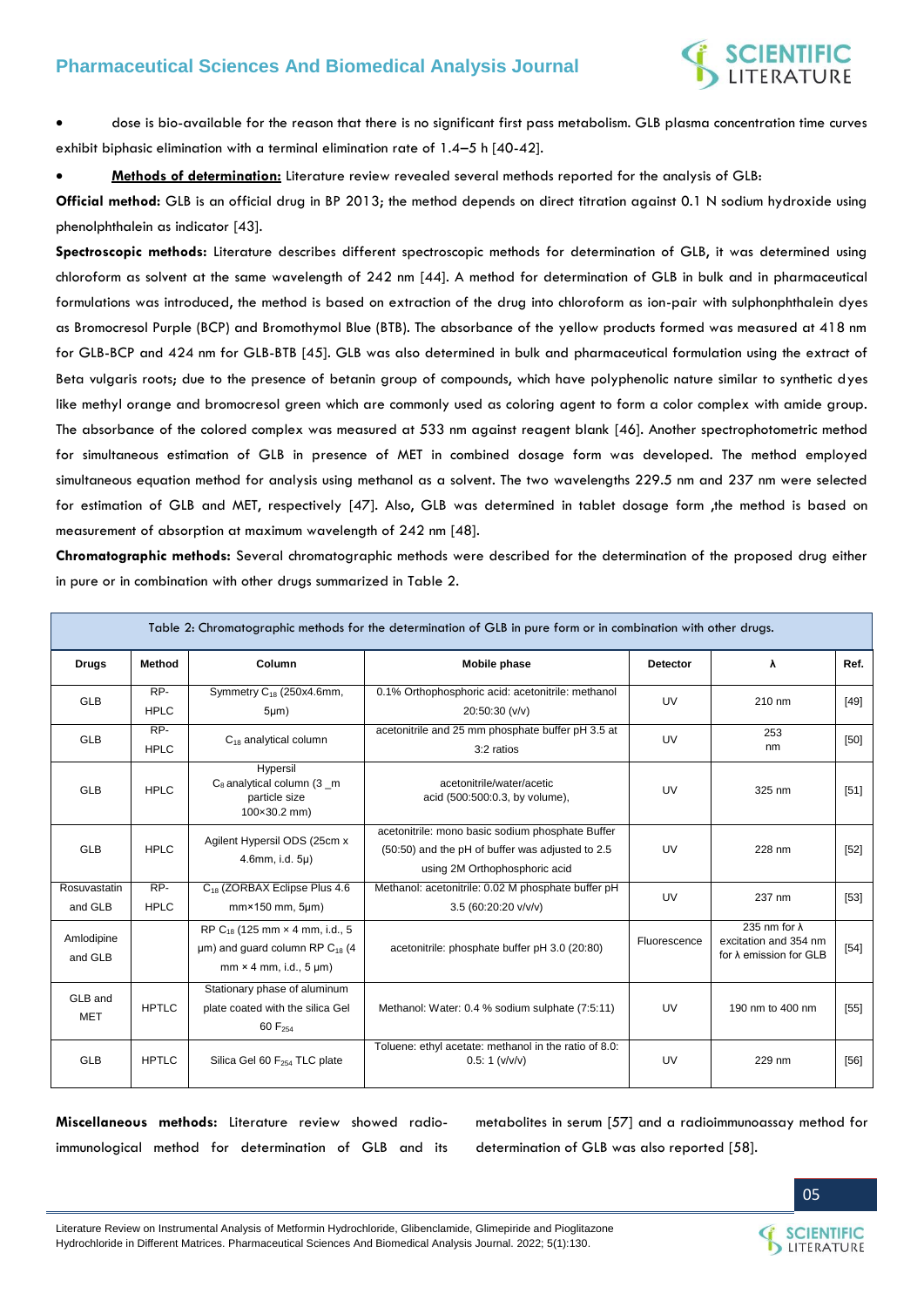# **SCIENTIFIC**<br>LITERATURE

### **Glimepiride (GMP)**



 **Chemical name:** 1-((p-[2-(3-Ethyl-4-methyl-2-oxo-3 pyrroline-1-carboxamido) ethyl] phenyl) sulfonyl)-3-(trans-4 methylcyclohexyl) urea.

- **Molecular formula:** C24H34N4O5S
- **Molecular weight:** 490.6gm. /mol.

 **Physical properties:** White to almost white powder. Practically insoluble in water; sparingly soluble in dichloromethane; soluble in dimethyl formamide; slightly soluble in methyl alcohol. It dissolves in dilute alkali hydroxides and in dilute acid [59].

**Melting point:** (205 – 207) °C [60].

 **Pharmacological action:** GMP is a potent and long acting second generation oral sulfonylurea anti-diabetic agent [61], it is widely used to lower blood glucose levels in patients with type II NIDDM and gestational diabetes mellitus [62]. GLM acts mainly by stimulating the release of endogenous insulin from beta cells of pancreas [63]. It is rapidly and completely absorbed from the gastrointestinal tract [64].

 **Methods of determination:** Several methods have been reported for analysis of GMP in tablets and in biological fluids

**Official methods:** The Official method for GMP in USP36 is a chromatographic method using mobile phase of monobasic sodium phosphate 0.1% and acetonitrile (50:50), UV detector at 228 nm, column size (4mm x 25cm), flow rate about1 ml/min. And temperature not exceeding 12°C [65]. GMP is also reported in British Pharmacopeia 2013 [4].

**Spectroscopic methods:** The literature describes different spectroscopic methods for determination of GMP. It was estimated in tablet form at 249 nm using chloroform as solvent [66], using derivative UV spectrophotometric method [67]. A second-order derivative UV spectrophotometric method for

quantification of GMP in dimethylformamide was performed in the wavelength range of 245–290 nm [68].

Three methods for simultaneous estimation of rosiglitazone maleate and GMP in combined tablet dosage form have been developed. The first method is based on formation and solving of simultaneous equation at 238 nm ,the second method makes use of two wavelength spectroscopy using 244.8 nm and 257.2 nm and the third method depends on first derivative using 252 as zero crossing point for estimation of GMP [69].

Another method was developed for estimation of rosiglitazone maleate and GMP in combined tablets. The method was based on application of Vierordt's method which involves the formation and solving of simultaneous equations at 247.0 and 228.0 nm, as absorbance maxima of rosiglitazone maleate and GMP, respectively [70].

Two UV methods were developed for the simultaneous estimation of MET and GMP in bulk and pharmaceutical dosage form. The first method is an absorbance maxima method, which is based on measurement of absorption at maximum wavelength of 236 nm and 228 nm for MET and GMP, respectively. The second method was based on areaunder-curve measuring in the wavelength range of 217-247 nm for MET and 213-239 nm for GMP [71]. Four methods were developed for the simultaneous determination of Pioglitazone hydrochloride and GMP in their pharmaceutical formulations. The methods adopted were direct absorbance, first derivative (1D), second-derivative (2D) and first-derivative of ratio spectra [72]. A first derivative spectrophotometric method was performed using 0.1M sodium hydroxide and distilled water (50:50v/v) for determination of GMP in presence of Pioglitazone and MET [73].

**Chromatographic methods:** Several chromatographic methods were described for the determination of the proposed drug either in pure or in combination with other drugs summarized in Table3.

**Miscellaneous methods:** Liquid chromatography was employed for determination of GMP in human plasma by liquid chromatography–electrospray ionization tandem mass spectrometry; the compounds were separated on a pre-packed C<sup>18</sup> column by using a mixture of acetonitrile, methanol and ammonium acetate buffer as mobile phase. A Finnegan LCQ<sup>DUO</sup>

ion trap mass spectrometer was connected to an Alliance Waters HPLC to develop and validate the method [83].



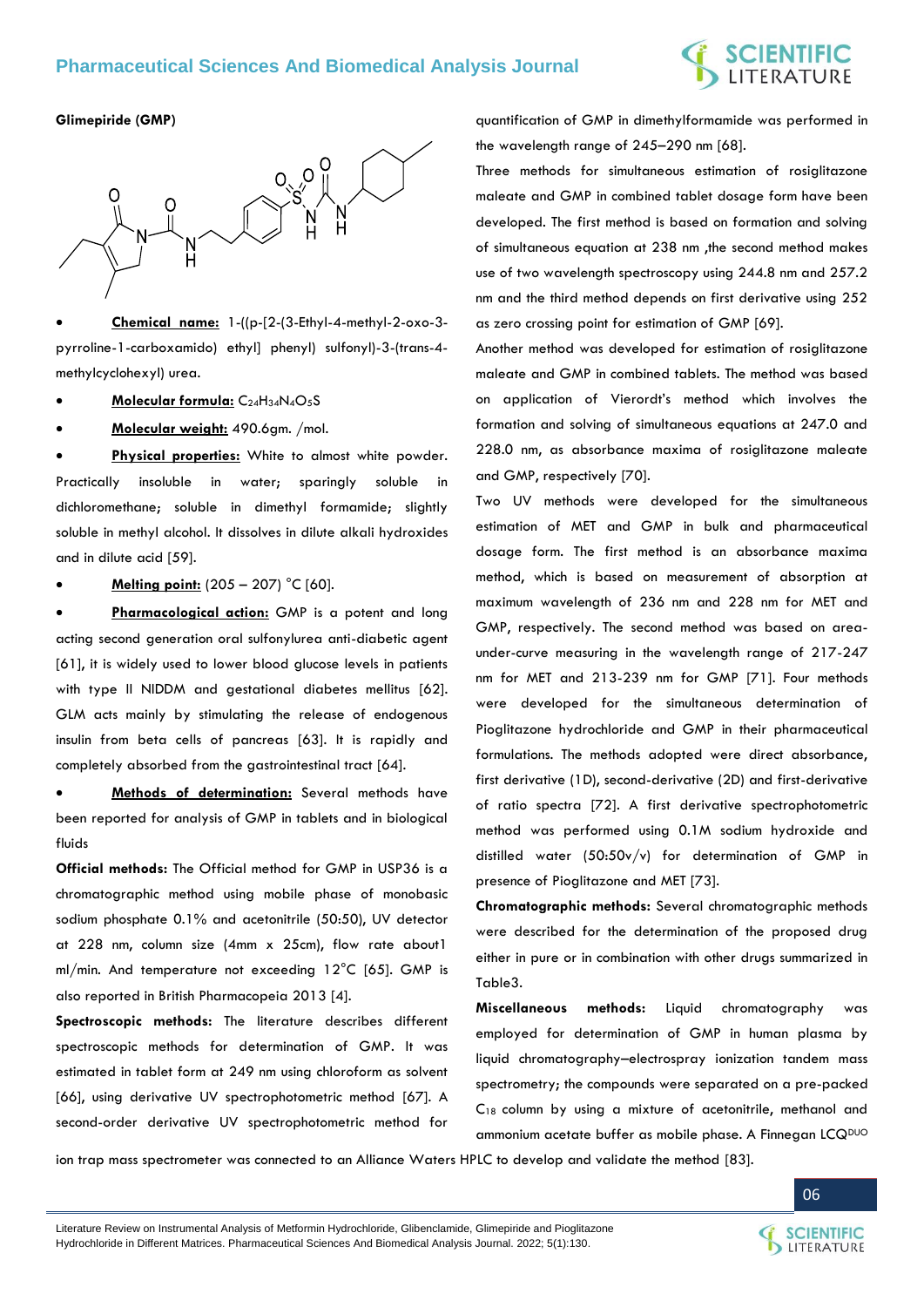# **SCIENTIFIC**<br>LITERATURE

The simultaneous estimation of Atorvastatin and GMP in human plasma was performed by the using liquid chromatography tandem mass spectrometry (LC-MS/MS)method [84]. LC was used also for determination of GMP from its degradation products in tablet form. GMP was subjected to forced decomposition under the conditions of hydrolysis, oxidation, dry heat and photolysis. The reaction solutions were chromatographed on reversed phase C8 (150 mm × 4.6 mm i.d., 5µm) analytical column [85].

| Table 3: Chromatographic methods for the determination of GMP in pure form or in combination with other drugs. |              |                                                                                                 |                                                                                                                                       |                           |                                                                                                                                                                                                                                                    |        |  |  |
|----------------------------------------------------------------------------------------------------------------|--------------|-------------------------------------------------------------------------------------------------|---------------------------------------------------------------------------------------------------------------------------------------|---------------------------|----------------------------------------------------------------------------------------------------------------------------------------------------------------------------------------------------------------------------------------------------|--------|--|--|
| <b>Drugs</b>                                                                                                   | Method       | Column                                                                                          | Mobile phase                                                                                                                          | Detector                  | λ                                                                                                                                                                                                                                                  | Ref.   |  |  |
| MET and<br><b>GMP</b>                                                                                          | UPLC-MS      | BEH C <sub>18</sub> column<br>(50 mm x 2.1 mm,<br>1.7 µm particle size)                         | 0.05% (v/v) aqueous formic<br>acid solution and<br>acetonitrile using a gradient<br>elution program, at a flow<br>rate of 0.3 ml/min. | Mass<br>spectrometry      | The ESI+ optimal conditions were<br>as<br>follows: source (capillary 1.50 kV,<br>sampling cone 40 V, source offset<br>80 V), temperatures<br>(source 120 0C, desolvation 400<br>0C), gas flows (cone gas 30 L-h-<br>1, desolvation gas 400 L-h-1). | $[74]$ |  |  |
| <b>GMP</b>                                                                                                     | <b>HPLC</b>  | Waters Spherisorb<br>$S_5NH_2$ hydrophilic<br>column                                            | 40% acetonitrile and 60%<br>aqueous acetate buffer<br>(5.0 mM) at pH 6.3,                                                             | UV                        | 228 nm                                                                                                                                                                                                                                             | $[75]$ |  |  |
| GMP and<br>Rosiglitazone                                                                                       | RP-HPLC      | 150 mm × 4.6 mm<br>i.d., 5 µm particle<br>size Symmetry <sup>®</sup> C <sub>18</sub><br>column, | Mixture of acetonitrile and<br>0.02 M phosphate buffer of<br>pH 5 (60: 40, V/V)                                                       | UV                        | 235 nm                                                                                                                                                                                                                                             | [76]   |  |  |
| <b>GMP</b>                                                                                                     | <b>HPLC</b>  | Lichrosorb <sup>®</sup> (RP-C <sub>18</sub><br>column)                                          | acetonitrile - water - glacial<br>acetic acid (550:450:0.6 v/v)                                                                       | UV                        | 230<br>nm                                                                                                                                                                                                                                          | $[77]$ |  |  |
| MET,<br>Pioglitazone,<br>and GMP                                                                               | RP-HPLC      | Inertsil-ODS-3 C <sub>18</sub><br>Column (250 x 4.60<br>$mm, 5 \mu m)$                          | Methanol-phosphate buffer<br>pH 4.3 in the ratio of 75:25<br>V/V                                                                      | UV                        | 258 nm                                                                                                                                                                                                                                             | $[78]$ |  |  |
| MET,<br>Pioglitazone,<br>and GMP                                                                               | RP-HPLC      | ODS, 5 µm particle<br>size, $(250 \times 4.6)$ mm                                               | Sodium dihydrogen O-<br>phosphate monohydrate<br>pH- 5.0 and acetonitrile,<br>Buffer: acetonitrile (55:45 %<br>V/V)                   | <b>PDA</b>                | 230 nm                                                                                                                                                                                                                                             | [79]   |  |  |
| MET,<br>Pioglitazone,<br>and GMP                                                                               | RP-HPLC      | Phenomenex C <sub>18</sub><br>column (250 x<br>4.6 mm i.d., 5 µm<br>particle sizes).            | Methanol and phosphate<br>buffer (pH 3) (75:25 (v/v))                                                                                 | UV                        | 230 nm                                                                                                                                                                                                                                             | [80]   |  |  |
| MET and<br><b>GMP</b>                                                                                          | <b>HPTLC</b> | TLC aluminum<br>plates precoated<br>with silica gel 60F <sub>254</sub>                          | 0.5% Ammonium Sulfate:<br>Methanol (7.5:2.5 v/v)                                                                                      | Densitometric<br>analysis | 228 nm                                                                                                                                                                                                                                             | [81]   |  |  |
| Atorvastatin,<br>GMP and<br><b>MET</b>                                                                         | <b>HPTLC</b> | TLC aluminum<br>plates Precoated<br>with silica gel 60F <sub>254</sub>                          | Water:<br>methanol: ammonium<br>sulphate (3.5: 3.5: 12.6,<br>v/v/v)                                                                   | Densitometric<br>analysis | 245 nm                                                                                                                                                                                                                                             | [82]   |  |  |



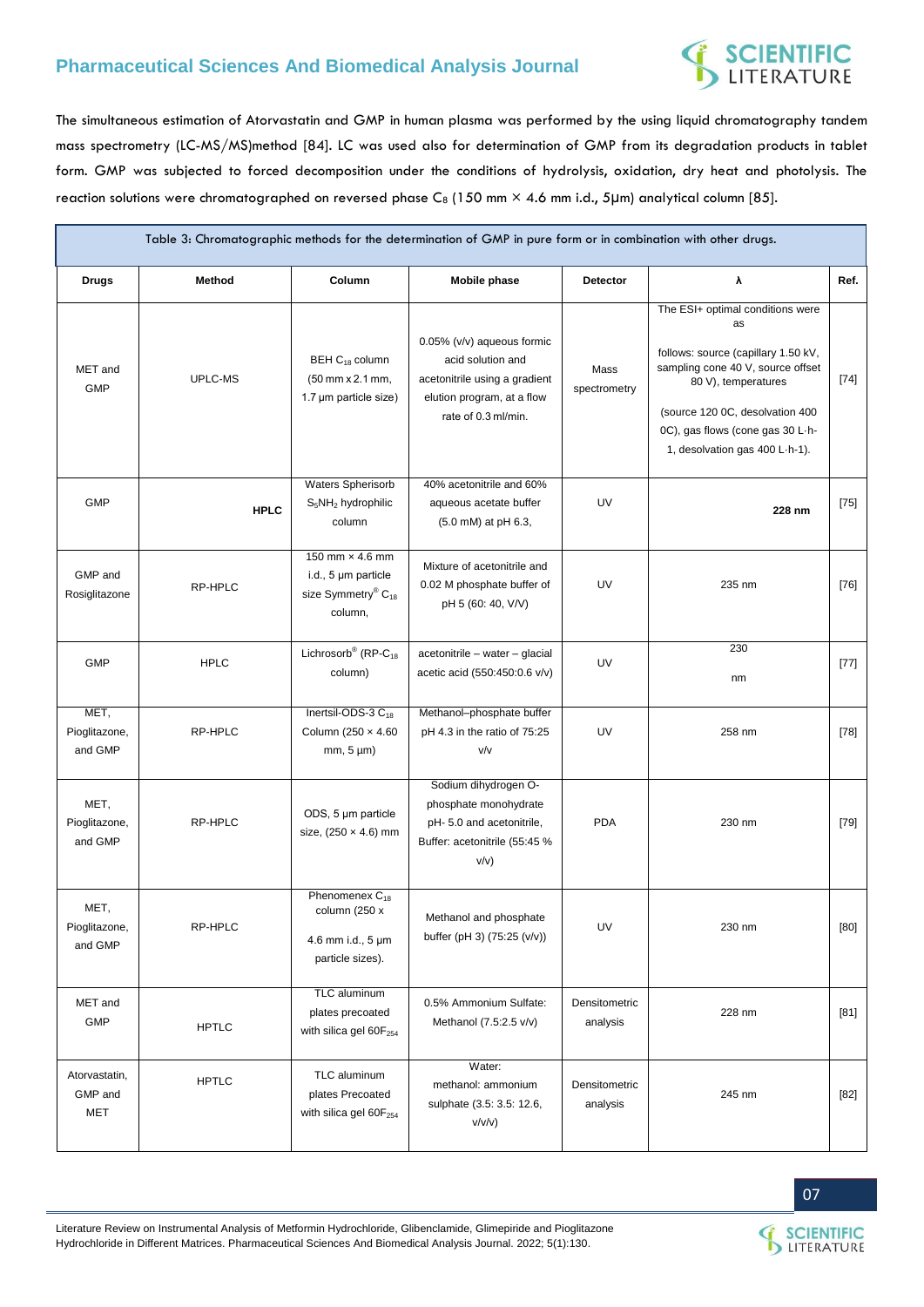### **Pioglitazone Hydrochloride (PGZ)**



 **Chemicalname:** (±)-5-(p-[2-(5-Ethyl-2-pyridyl) ethoxy] benzyl)-2,4-thiazolidinedione hydrochloride.

**Molecular formula:** C19H20N2O3S.HCl

**Molecular weight:** 392.9 gm/mol.

 **Physical properties:** White crystalline powder, odorless and slightly bitter. Freely soluble in Dimethylsulfoxide, soluble in methanol and Dimethylformamide, Sparingly soluble in glacial acetic, practically insoluble in water and insoluble in ether [4].

**Melting point:** 188-192°C [86].

 **Pharmacological action:** PGZ is a thiazolidinedione oral antidiabetic similar to rosiglitazone. It is used in the management of type 2 NIDDM. It is given orally as monotherapy, particularly in patients who are overweight and for whom MET is contra-indicated or not tolerated.

 **Methods of determination:** Several methods have been reported for analysis of PGZ in tablets and in biological fluids.

**Official methods:** PGZ is an official drugin BP 2013;the method was established by LC using mobile phase of glacial acetic acid, acetonitrile R, 7.71  $g/L$  solution of ammonium acetate R (1:25:25 V/V/V), Column (4.6 mm x 15 cm; 5μm), Flow rate: 0.7 ml/min, Detector UV at 269 nm [4].

**Spectroscopic methods:** Literature describes different spectroscopic methods for determination of PGZ, a method was reported for the simultaneously estimation of PGZ with MET by two techniques; derivative spectrophotometry and Q analysis. The absorption maxima at 231 nm and 269 nm were used for the estimation of MET and PGZ, respectively [87]. Two spectrophotometric methods were also developed; the first

method based on application of Vierordt's method, which involves the formation and solving of simultaneous equations at 225 nm and 237 nm as absorbance maxima PGZ and MET, respectively. The second method based on the absorption correction method, which involves direct estimation of PGZ at 267 nm, as at this wavelength MET has zero absorbance and shows no interference [88]. PGZ was also determined in a multi-component tablet in presence of atorvastatin and MET by UV spectrophotometric technique at 210 nm for Atorvastatin maximum absorbance and for PGZ at 225 nm. The overlain spectra showed maximum absorbance at 242 nm [89]. PGZ was also determined with MET in tablet dosage form at maximum absorbance of PGZ was found to be 269.8 nm in methanol: water: hydrochloric acid (250:250:1) [90]. PGZ and MET were simultaneously estimated in a binary mixture without previous separation using simultaneous equation method depending on their absorptivity values of at selected wavelengths 233 nm and 265.5 nm respectively [91].

**HPLC methods:** Several chromatographic methods were described for the determination of the proposed drug either in pure or in combination with other drugs summarized in Table 4. **Miscellaneous methods:** Other reported techniques were voltammetry [105], flow-injection chemiluminometric determination [106], polarography [107] and potentiometry [108] and capillary electrophoresis method [109] have been introduced.

### **CONCLUSION**

This literature review represents an up-to-date survey about all reported methods that have been developed for determination of certain oral antidiabetic drugs, such as metformin hydrochloride, glibenclamide, glimepiride and pioglitazone hydrochloride in their pure form, combined form with other drugs, combined form with degradation products, and in biological samples, such as liquid chromatography, spectrophotometry, and electrochemistry.

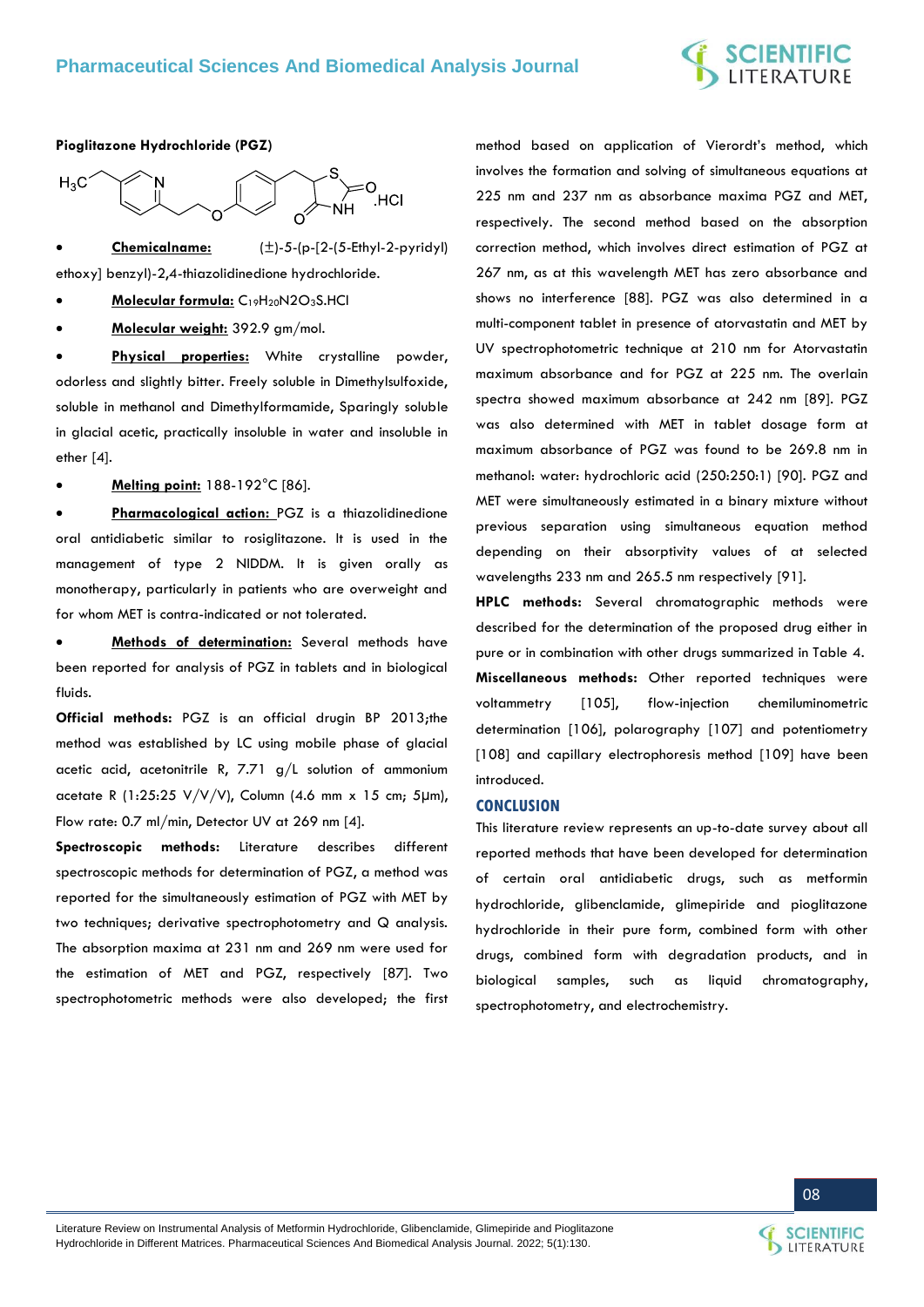

|                                                                      |                    |                                                                                                             | Table 4: Chromatographic methods for the determination of PGZ in pure form or in combination with other drugs.                                |                      |                                                                                                                                        |         |
|----------------------------------------------------------------------|--------------------|-------------------------------------------------------------------------------------------------------------|-----------------------------------------------------------------------------------------------------------------------------------------------|----------------------|----------------------------------------------------------------------------------------------------------------------------------------|---------|
| <b>Drug</b>                                                          | <b>Method</b>      | Column                                                                                                      | <b>Mobile phase</b>                                                                                                                           | <b>Detector</b>      | ⊼                                                                                                                                      | Ref.    |
| PGZ, GLB, Gliclazide,<br>Glipizide, Repaglinide<br>and Rosiglitazone | <b>HPLC</b>        | Inertsil ODS 3V column (4.6<br>$\times$ 250 mm, 5 µm)                                                       | 0.01 m formic acid (pH 3.0), acetonitrile,<br>Milli Q water and methanol.                                                                     | UV                   | 260 nm                                                                                                                                 | $[92]$  |
| PGZ and losartan<br>potassium                                        | <b>HPLC</b>        | Phenomenex column<br>$(100\times4.6$ mm, 5 µm particle<br>size)                                             | Aqueous phosphate buffer (0.05M, pH<br>3.5) and acetonitrile (70:30, % v/v)                                                                   | <b>PDA</b>           | 225 <sub>nm</sub>                                                                                                                      | [93]    |
| PGZ                                                                  | <b>HPLC</b>        | Macherey-Nagel Column<br>$C_{18}$ , (dimensions: 5 µm; 250<br>$\times$ 4.6mm)                               | Acetonitrile, 0.1 M ammonium acetate<br>and glacial acetic acid (25:25:1 v/v/v)                                                               | UV                   | 269 nm                                                                                                                                 | $[94]$  |
| PGZ and GMP                                                          | <b>HPLC</b>        | Cosmosil C <sub>18</sub> column<br>$(150 \, \text{mm} \cdot 4.6 \, \text{mm}, 5 \, \text{µm})$<br>particle) | 45:35:20 (v/v) mixture of 0.01 m<br>triammonium citrate (pH adjusted to 6.95<br>with orthophosphoric acid), acetonitrile,<br>and methanol     | UV                   | 228 nm                                                                                                                                 | $[95]$  |
| PGZ                                                                  | <b>HPLC</b>        | Nova-<br>Pak C <sub>8</sub> column                                                                          | Mixture of acetonitrile-140mM K2HPO <sub>4</sub><br>$(40:60, v/v, pH = 4.45)$                                                                 | UV                   | 269 nm                                                                                                                                 | [96]    |
| PGZ                                                                  | <b>HPLC</b>        | Chromolithfi Performance<br>RP-C <sub>18</sub> (1004.6mm)                                                   | acetonitrile: mixed phosphate buffer (pH<br>2.5; 10mM) (30:70, v/v)                                                                           | UV                   | 221 nm                                                                                                                                 | $[97]$  |
| PGZ                                                                  | HPLC-<br><b>MS</b> | Luna C <sub>18</sub> column<br>(4.6mm×50 mm, 5 µm)                                                          | 50% of 10mM<br>Ammonium acetate in 10%<br>acetonitrile/90% water(mobile phase B)<br>and 50% of 10% water/90% acetonitrile<br>(mobile phase C) | Mass<br>spectrometry | The monitoringions<br>were set from $m/z$ 357<br>to 134                                                                                | $[98]$  |
| MET, GMP and<br><b>PGZ</b>                                           | HPLC-<br><b>MS</b> | Peerless Basic<br>$C_{18}$ (33 9 4.6 mm, 5 I particle<br>size)                                              | A mixture of<br>methanol: water (containing 0.5% formic<br>$acid$ ) $8:2$                                                                     | Mass<br>spectrometry | PIO at the m/z 357.00<br>precursor ion to the<br>m/z 134.10 and m/z<br>446.10 precursor ion<br>to the m/z 286.10<br>product ion for IS | [99]    |
| PGZ                                                                  | RP-<br><b>HPLC</b> | ODS C <sub>18</sub> column (46<br>mmx250 mm, filler: Kromasil,<br>size:5 µm)                                | Acetonitrile: water: acetic acid (45:55:0 3,<br>to make up the pH 5 50±0 05 with<br>ammonia)                                                  | UV                   | 269 nm                                                                                                                                 | $[100]$ |
| Telmisartan and PGZ                                                  | RP-<br><b>HPLC</b> | Phenomenex C8 (250 x 4.6<br>$mm, 5\mu)$                                                                     | Acetonitrile and ammonium di- hydrogen<br>phosphate (pH 4.5; 20mM) in proportion<br>of 65:35 (v/v).                                           | UV                   | 210 nm                                                                                                                                 | [101]   |
| PGZ and GMP                                                          |                    | Aluminum sheet of silica gel<br>60F254                                                                      | Toluene: ethyl acetate: methanol (50: 45:<br>5 v/v/v)                                                                                         | UV                   | 230 nm                                                                                                                                 | [102]   |
| PGZ                                                                  |                    | Silica Gel 60 F254 TLC plate                                                                                | Toluene: methanol: ammonia (7: 3:0.1<br>V/V)                                                                                                  | UV                   | 268 nm                                                                                                                                 | [103]   |
| MET, PGZ, and GMP                                                    | RP-<br><b>HPLC</b> | MAGELLEN 5U C18 (5 µm,<br>150 mm $\times$ 4.60 mm)                                                          | MeOH-0.025 M KH2PO4 adjusted to pH<br>3.20 using ortho-phosphoric acid (85:15,<br>V/V)                                                        | UV                   | 235 nm                                                                                                                                 | [104]   |

### **REFERENCES**

- 1. Gavin III JR, et al. (1997). Report of the expert committee [on the diagnosis and classification of diabetes mellitus.](https://pubmed.ncbi.nlm.nih.gov/9203460/)  [Diabetes care. 20: 1183-1197.](https://pubmed.ncbi.nlm.nih.gov/9203460/)
- 2. [Group NDD. \(1979\). Classification and diagnosis of](https://pubmed.ncbi.nlm.nih.gov/510803/)  [diabetes mellitus and other categories of glucose](https://pubmed.ncbi.nlm.nih.gov/510803/)  [intolerance. Diabetes. 28: 1039-1057.](https://pubmed.ncbi.nlm.nih.gov/510803/)
- 3. [Mane PB, Antre RV, Oswal RJ. \(2012\). Antidiabetic drugs:](http://www.kknursingcollege.com/post_rn/notes/bsn_new/2/acn2/unit9/antidiabetic_agents.pdf)  [An overview. International journal of pharmaceutical and](http://www.kknursingcollege.com/post_rn/notes/bsn_new/2/acn2/unit9/antidiabetic_agents.pdf)  [chemical science. 1: 301-306.](http://www.kknursingcollege.com/post_rn/notes/bsn_new/2/acn2/unit9/antidiabetic_agents.pdf)
- 4. The British P. (2013). Volumes II and III, Her Majesty's Stationery Office. London, UK.
- 5. [Reddy AM, Siddika A, Surya P, Rao B, Manasa P, et al.](https://www.semanticscholar.org/paper/FORMULATION-AND-EVALUATION-OF-SUSTAINED-RELEASE-OF-Reddy-Siddika/c04a6c6ca833e1b881210bf5e20b40cfd46eb477)  [\(2013\). Formulation and evaluation of sustained release](https://www.semanticscholar.org/paper/FORMULATION-AND-EVALUATION-OF-SUSTAINED-RELEASE-OF-Reddy-Siddika/c04a6c6ca833e1b881210bf5e20b40cfd46eb477)

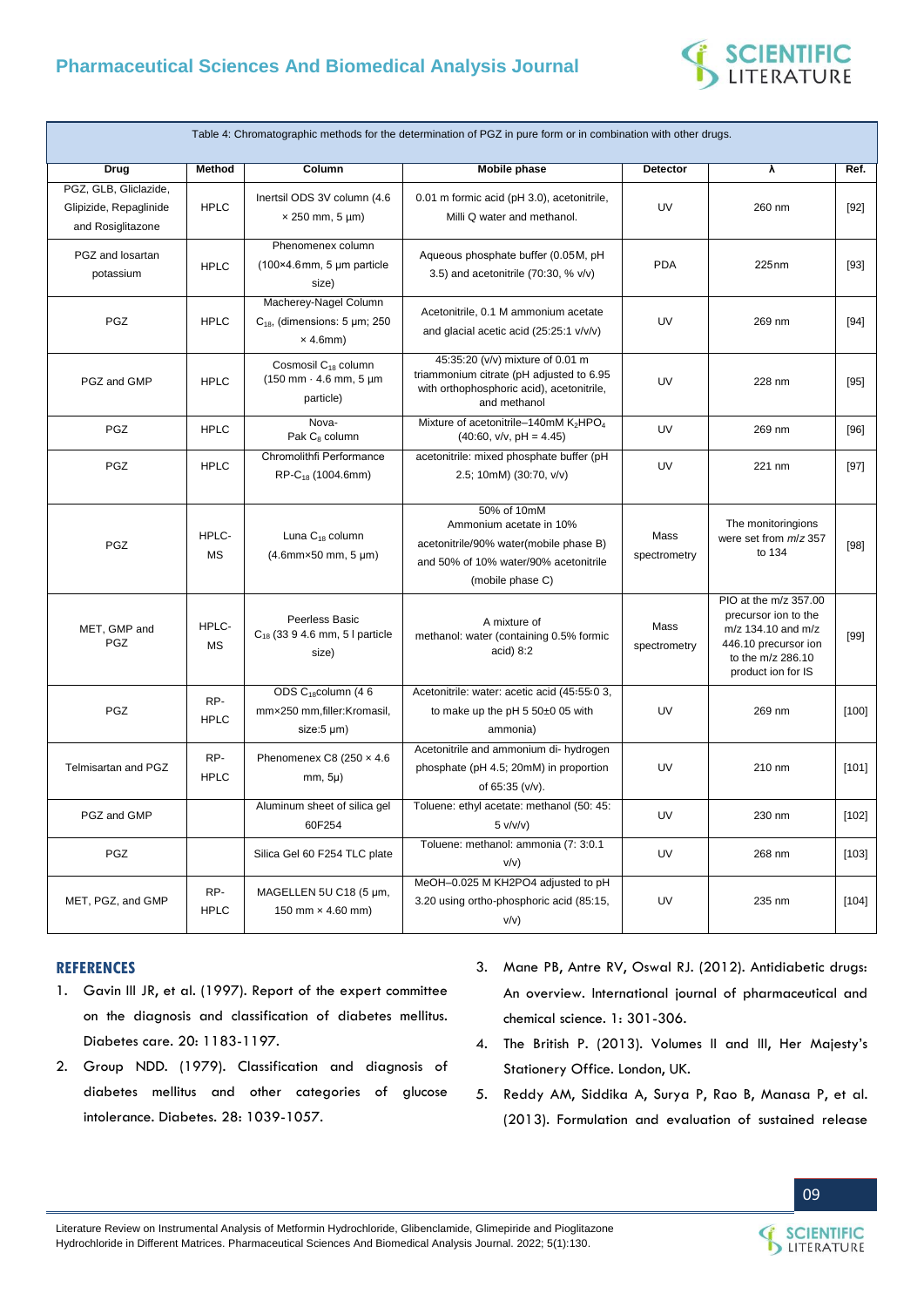[matrix tablets of Metformin hydrhocloride. Indian Journal](https://www.semanticscholar.org/paper/FORMULATION-AND-EVALUATION-OF-SUSTAINED-RELEASE-OF-Reddy-Siddika/c04a6c6ca833e1b881210bf5e20b40cfd46eb477)  [of Research in Pharmacy and Biotechnology. 1: p197.](https://www.semanticscholar.org/paper/FORMULATION-AND-EVALUATION-OF-SUSTAINED-RELEASE-OF-Reddy-Siddika/c04a6c6ca833e1b881210bf5e20b40cfd46eb477)

- 6. [El-bardicy MG, El-khateeb SZ, Ahmad AS, Assaad HN.](https://www.tandfonline.com/doi/abs/10.1080/00387018908054014)  [\(1989\). Spectrophotometric Determination of Metformin](https://www.tandfonline.com/doi/abs/10.1080/00387018908054014)  [via Charge-Transfer Complex with Iodine. Spectroscopy](https://www.tandfonline.com/doi/abs/10.1080/00387018908054014)  [Letters. 22: 1173-1181.](https://www.tandfonline.com/doi/abs/10.1080/00387018908054014)
- 7. [Ashour S, Kabbani R. \(2003\). Direct Spectrophotometric](https://www.tandfonline.com/doi/abs/10.1081/AL-120017696)  [Determination of Metformin Hydrochloride in Pure Form](https://www.tandfonline.com/doi/abs/10.1081/AL-120017696)  [and in Drug Formulations. Analytical Letters. 36: 361-370.](https://www.tandfonline.com/doi/abs/10.1081/AL-120017696)
- 8. [Hegazy MA, El-Ghobashy MR, Yehia AM, Mostafa AA.](https://analyticalsciencejournals.onlinelibrary.wiley.com/doi/10.1002/dta.60)  [\(2009\). Simultaneous determination of metformin](https://analyticalsciencejournals.onlinelibrary.wiley.com/doi/10.1002/dta.60)  [hydrochloride and pioglitazone hydrochloride in binary](https://analyticalsciencejournals.onlinelibrary.wiley.com/doi/10.1002/dta.60)  [mixture and in their ternary mixture with pioglitazone acid](https://analyticalsciencejournals.onlinelibrary.wiley.com/doi/10.1002/dta.60)  [degradate using spectrophotometric and chemometric](https://analyticalsciencejournals.onlinelibrary.wiley.com/doi/10.1002/dta.60)  [methods. Drug Testing and Analysis. 1: 339-349.](https://analyticalsciencejournals.onlinelibrary.wiley.com/doi/10.1002/dta.60)
- 9. [Hassan SSMM, Mohamed HW, Elmosallamy MAF, Othman](https://www.sciencedirect.com/science/article/abs/pii/S0003267098005005)  [AHM. \(1999\). Determination of metformin in](https://www.sciencedirect.com/science/article/abs/pii/S0003267098005005)  [pharmaceutical preparations using potentiometry,](https://www.sciencedirect.com/science/article/abs/pii/S0003267098005005)  [spectrofluorimetry and UV-visible spectrophotometry.](https://www.sciencedirect.com/science/article/abs/pii/S0003267098005005)  [Analytica Chimica Acta. 378: 299-311.](https://www.sciencedirect.com/science/article/abs/pii/S0003267098005005)
- 10. [Mubeen G, Noor K, Vimala MN. \(2010\).](https://www.researchgate.net/publication/288605692_Spectrophotometric_method_for_estimation_of_metformin_hydrochloride)  [Spectrophotometric Method for Estimation of Metformin](https://www.researchgate.net/publication/288605692_Spectrophotometric_method_for_estimation_of_metformin_hydrochloride)  [Hydrochloride. International Journal of ChemTech](https://www.researchgate.net/publication/288605692_Spectrophotometric_method_for_estimation_of_metformin_hydrochloride)  [Research.](https://www.researchgate.net/publication/288605692_Spectrophotometric_method_for_estimation_of_metformin_hydrochloride)
- 11. [Sebaiy MM, El-Adl SM, Baraka MM, Hassan AA. \(2019\).](https://ejchem.journals.ekb.eg/article_17430.html)  [Rapid RP-HPLC Method for Simultaneous Estimation of](https://ejchem.journals.ekb.eg/article_17430.html)  [Some Antidiabetics; Metformin, Gliclazide and](https://ejchem.journals.ekb.eg/article_17430.html)  [Glimepiride in Tablets. Egytian Journal of Chemistry. 62:](https://ejchem.journals.ekb.eg/article_17430.html)  [1-12.](https://ejchem.journals.ekb.eg/article_17430.html)
- 12. [Shaikh AR, Ahmed B, Ibrahi M. \(2018\). A validated](https://ijpsr.com/bft-article/a-validated-stability-indicating-rp-hplc-method-for-simultaneous-estimation-of-metformin-and-teneligliptin-in-bulk-and-pharmaceutical-dosage-form/)  [stability indicating RP-HPLC method for simultaneous](https://ijpsr.com/bft-article/a-validated-stability-indicating-rp-hplc-method-for-simultaneous-estimation-of-metformin-and-teneligliptin-in-bulk-and-pharmaceutical-dosage-form/)  [estimation of metformin and teneligliptin in bulk and](https://ijpsr.com/bft-article/a-validated-stability-indicating-rp-hplc-method-for-simultaneous-estimation-of-metformin-and-teneligliptin-in-bulk-and-pharmaceutical-dosage-form/)  [pharmaceutical dosage form. Int J Pharm Sci Res. 9: 1705-](https://ijpsr.com/bft-article/a-validated-stability-indicating-rp-hplc-method-for-simultaneous-estimation-of-metformin-and-teneligliptin-in-bulk-and-pharmaceutical-dosage-form/) [1712.](https://ijpsr.com/bft-article/a-validated-stability-indicating-rp-hplc-method-for-simultaneous-estimation-of-metformin-and-teneligliptin-in-bulk-and-pharmaceutical-dosage-form/)
- 13. [Ranetti MC, Ionescu M, Hinescu LG, Ionica E. \(2009\).](https://www.researchgate.net/publication/261360699_Validation_of_a_HPLC_method_for_the_simultaneous_analysis_of_metformin_and_gliclazide_in_human_plasma)  [Validation of a HPLC method for the simultaneous analysis](https://www.researchgate.net/publication/261360699_Validation_of_a_HPLC_method_for_the_simultaneous_analysis_of_metformin_and_gliclazide_in_human_plasma)  [of metformin and gliclazide in human plasma. Farmacia.](https://www.researchgate.net/publication/261360699_Validation_of_a_HPLC_method_for_the_simultaneous_analysis_of_metformin_and_gliclazide_in_human_plasma)  [57: 728-735.](https://www.researchgate.net/publication/261360699_Validation_of_a_HPLC_method_for_the_simultaneous_analysis_of_metformin_and_gliclazide_in_human_plasma)
- 14. [Tahara K, Yonemoto A, Yoshiyama Y, Nakamura T,](https://pubmed.ncbi.nlm.nih.gov/16799926/)  [Aizawa M, et al. \(2006\). Determination of](https://pubmed.ncbi.nlm.nih.gov/16799926/)  [antihyperglycemic biguanides in serum and urine using an](https://pubmed.ncbi.nlm.nih.gov/16799926/)  [ion-pair solid-phase extraction technique followed by](https://pubmed.ncbi.nlm.nih.gov/16799926/)

[HPLC-UV on a pentafluorophenylpropyl column and on an](https://pubmed.ncbi.nlm.nih.gov/16799926/)  [octadecyl column. Biomedical Chromatography. 20: 1200-](https://pubmed.ncbi.nlm.nih.gov/16799926/) [1205.](https://pubmed.ncbi.nlm.nih.gov/16799926/)

- 15. [Porta V, Schramm SG, Kano EK, Koono EE, Armando YP, et](https://www.sciencedirect.com/science/article/abs/pii/S0731708507005717)  [al. \(2008\). HPLC-UV determination of metformin in human](https://www.sciencedirect.com/science/article/abs/pii/S0731708507005717)  [plasma for application in pharmacokinetics and](https://www.sciencedirect.com/science/article/abs/pii/S0731708507005717)  [bioequivalence studies. Journal of pharmaceutical and](https://www.sciencedirect.com/science/article/abs/pii/S0731708507005717)  [biomedical analysis. 46: 143-147.](https://www.sciencedirect.com/science/article/abs/pii/S0731708507005717)
- 16. El-Bagary RI, Elkady EF, [Ayoub BM. \(2011\). Liquid](https://www.ncbi.nlm.nih.gov/pmc/articles/PMC3614836/)  [chromatographic methods for the determination of](https://www.ncbi.nlm.nih.gov/pmc/articles/PMC3614836/)  [vildagliptin in the presence of its synthetic intermediate](https://www.ncbi.nlm.nih.gov/pmc/articles/PMC3614836/)  [and the simultaneous determination of pioglitazone](https://www.ncbi.nlm.nih.gov/pmc/articles/PMC3614836/)  [hydrochloride and metformin hydrochloride. International](https://www.ncbi.nlm.nih.gov/pmc/articles/PMC3614836/)  [journal of biomedical science : IJBS. 7: 201-208.](https://www.ncbi.nlm.nih.gov/pmc/articles/PMC3614836/)
- 17. [Zhang L, Tian Y, Zhang Z, Chen Y. \(2007\). Simultaneous](https://pubmed.ncbi.nlm.nih.gov/17459785/)  [determination of metformin and rosiglitazone in human](https://pubmed.ncbi.nlm.nih.gov/17459785/)  [plasma by liquid chromatography/tandem mass](https://pubmed.ncbi.nlm.nih.gov/17459785/)  [spectrometry with electrospray ionization: Application to a](https://pubmed.ncbi.nlm.nih.gov/17459785/)  [pharmacokinetic study. Journal of Chromatography B.](https://pubmed.ncbi.nlm.nih.gov/17459785/)  [854: 91-98.](https://pubmed.ncbi.nlm.nih.gov/17459785/)
- 18. Mistri HN, Janaid AG, Shrivastav PS, (2007). Liquid [chromatography tandem mass spectrometry method for](https://pubmed.ncbi.nlm.nih.gov/17628384/)  [simultaneous determination of antidiabetic drugs metformin](https://pubmed.ncbi.nlm.nih.gov/17628384/)  [and glyburide in human plasma. Journal of pharmaceutical](https://pubmed.ncbi.nlm.nih.gov/17628384/)  [and biomedical analysis. 45: 97-106.](https://pubmed.ncbi.nlm.nih.gov/17628384/)
- 19. [Bhamare PC, Bari SB, Natarajan S, Patil AA, Patil SH,](https://www.sphinxsai.com/Vol.3No.1/pharm_jan-mar11/pdf/JM11(PT=83)%20pp%20505-515.pdf)  [Shirode PT, et al. \(2011\). Development and Validation of](https://www.sphinxsai.com/Vol.3No.1/pharm_jan-mar11/pdf/JM11(PT=83)%20pp%20505-515.pdf)  [a precise single stability indicating HPLC method for](https://www.sphinxsai.com/Vol.3No.1/pharm_jan-mar11/pdf/JM11(PT=83)%20pp%20505-515.pdf)  [determinations of Metformin hydrochloride and](https://www.sphinxsai.com/Vol.3No.1/pharm_jan-mar11/pdf/JM11(PT=83)%20pp%20505-515.pdf)  Fenofibrate, in Pure form [and in Pharmaceutical tablets.](https://www.sphinxsai.com/Vol.3No.1/pharm_jan-mar11/pdf/JM11(PT=83)%20pp%20505-515.pdf)  [International Journal of PharmTech Research. 3: 505-515.](https://www.sphinxsai.com/Vol.3No.1/pharm_jan-mar11/pdf/JM11(PT=83)%20pp%20505-515.pdf)
- 20. [Sahoo PK, Sharma R, Chaturvedi SC. \(2008\). Simultaneous](https://www.ncbi.nlm.nih.gov/pmc/articles/PMC2792515/)  [Estimation of Metformin Hydrochloride and](https://www.ncbi.nlm.nih.gov/pmc/articles/PMC2792515/) Pioglitazone [Hydrochloride by RPHPLC Method from Combined Tablet](https://www.ncbi.nlm.nih.gov/pmc/articles/PMC2792515/)  [Dosage Form. Indian journal of pharmaceutical sciences.](https://www.ncbi.nlm.nih.gov/pmc/articles/PMC2792515/)  [70: 383-386.](https://www.ncbi.nlm.nih.gov/pmc/articles/PMC2792515/)
- 21. [Lakshmi KS, Rajesh T, Sharma S. \(2009\). Simultaneous](https://innovareacademics.in/journal/ijpps/Vol1Issue2/185.pdf)  [Determination Of Metformin And Pioglitazone By Reversed](https://innovareacademics.in/journal/ijpps/Vol1Issue2/185.pdf)  [Phase Hplc In Pharmaceutical Dosage Forms. International](https://innovareacademics.in/journal/ijpps/Vol1Issue2/185.pdf)  [Journal of Pharmacy and Pharmaceutical Sciences. 1: 162-](https://innovareacademics.in/journal/ijpps/Vol1Issue2/185.pdf) [166.](https://innovareacademics.in/journal/ijpps/Vol1Issue2/185.pdf)



Literature Review on Instrumental Analysis of Metformin Hydrochloride, Glibenclamide, Glimepiride and Pioglitazone Hydrochloride in Different Matrices. Pharmaceutical Sciences And Biomedical Analysis Journal. 2022; 5(1):130.

LITERATURE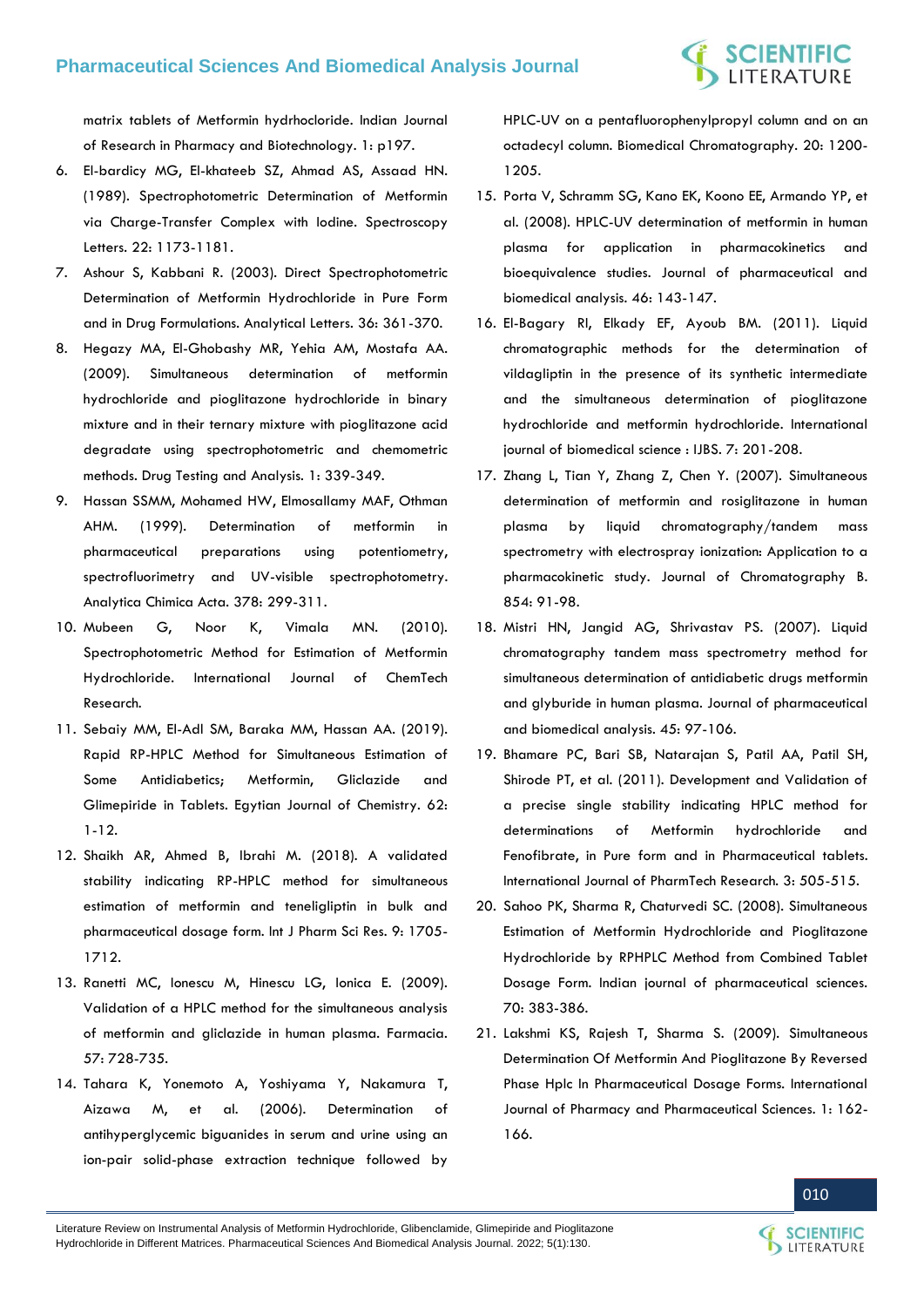# **SCIENTIFIC**<br>LITERATURE

- 22. [Radwan MA, Al Taweel ES, Al-Moghairi AM, Aloudah NM,](https://pubmed.ncbi.nlm.nih.gov/22105592/)  [Al Babtain MA, et al. \(2011\). Monitoring Metformin in](https://pubmed.ncbi.nlm.nih.gov/22105592/)  [Cardiac Patients Exposed to Contrast Media Using Ultra](https://pubmed.ncbi.nlm.nih.gov/22105592/)– [High-Performance Liquid Chromatography Tandem Mass-](https://pubmed.ncbi.nlm.nih.gov/22105592/)[Spectrometry. Therapeutic drug monitoring. 33: 742-749.](https://pubmed.ncbi.nlm.nih.gov/22105592/)
- 23. [Ali MS, et al. \(2008\). Simultaneous Determination of](https://www.researchgate.net/publication/226716756_Simultaneous_Determination_of_Metformin_Hydrochloride_Cyanoguanidine_and_Melamine_in_Tablets_by_Mixed-Mode_HILIC)  Metformin Hydrochloride, [Cyanoguanidine and Melamine](https://www.researchgate.net/publication/226716756_Simultaneous_Determination_of_Metformin_Hydrochloride_Cyanoguanidine_and_Melamine_in_Tablets_by_Mixed-Mode_HILIC)  [in Tablets by Mixed-Mode HILIC. Chromatographia. 67:](https://www.researchgate.net/publication/226716756_Simultaneous_Determination_of_Metformin_Hydrochloride_Cyanoguanidine_and_Melamine_in_Tablets_by_Mixed-Mode_HILIC)  [517-525.](https://www.researchgate.net/publication/226716756_Simultaneous_Determination_of_Metformin_Hydrochloride_Cyanoguanidine_and_Melamine_in_Tablets_by_Mixed-Mode_HILIC)
- 24. [Liu A, Coleman SP. \(2009\). Determination of metformin in](https://pubmed.ncbi.nlm.nih.gov/19783231/)  [human plasma using hydrophilic interaction liquid](https://pubmed.ncbi.nlm.nih.gov/19783231/)  chromatography–[tandem mass spectrometry. Journal of](https://pubmed.ncbi.nlm.nih.gov/19783231/)  [Chromatography B. 877: 3695-3700.](https://pubmed.ncbi.nlm.nih.gov/19783231/)
- 25. [Sørensen LK. \(2012\). Determination of metformin and other](https://pubmed.ncbi.nlm.nih.gov/21374650/)  [biguanides in forensic whole blood samples by hydrophilic](https://pubmed.ncbi.nlm.nih.gov/21374650/)  [interaction liquid chromatography-electrospray tandem](https://pubmed.ncbi.nlm.nih.gov/21374650/)  [mass spectrometry. Biomedical Chromatography. 26: 1-5.](https://pubmed.ncbi.nlm.nih.gov/21374650/)
- 26. [Ghassempour A, Ahmadi M, Ebrahimi SN, Aboul-Enein HY,](https://link.springer.com/article/10.1365/s10337-006-0827-5)  [et al. \(2006\). Simultaneous Determination of Metformin](https://link.springer.com/article/10.1365/s10337-006-0827-5)  [and Glyburide in Tablets by HPTLC. Chromatographia. 64:](https://link.springer.com/article/10.1365/s10337-006-0827-5)  [101-104.](https://link.springer.com/article/10.1365/s10337-006-0827-5)
- 27. [Havele SS, Dhaneshwar SR. \(2011\). Simultaneous](https://www.researchgate.net/publication/232912519_Simultaneous_determination_of_metformin_hydrochloride_in_its_multicomponent_dosage_forms_with_sulfonyl_ureas_like_gliclazide_and_glimepiride_using_HPTLC)  [Determination Of Metformin Hydrochloride In Its](https://www.researchgate.net/publication/232912519_Simultaneous_determination_of_metformin_hydrochloride_in_its_multicomponent_dosage_forms_with_sulfonyl_ureas_like_gliclazide_and_glimepiride_using_HPTLC)  [Multicomponent Dosage Forms With Sulfonyl Ureas Like](https://www.researchgate.net/publication/232912519_Simultaneous_determination_of_metformin_hydrochloride_in_its_multicomponent_dosage_forms_with_sulfonyl_ureas_like_gliclazide_and_glimepiride_using_HPTLC)  [Gliclazide And Glimepiride Using Hptlc. Journal of Liquid](https://www.researchgate.net/publication/232912519_Simultaneous_determination_of_metformin_hydrochloride_in_its_multicomponent_dosage_forms_with_sulfonyl_ureas_like_gliclazide_and_glimepiride_using_HPTLC)  [Chromatography & Related Technologies. 34: 966-980.](https://www.researchgate.net/publication/232912519_Simultaneous_determination_of_metformin_hydrochloride_in_its_multicomponent_dosage_forms_with_sulfonyl_ureas_like_gliclazide_and_glimepiride_using_HPTLC)
- 28. [Kale D, Kakde R. \(2011\). Simultaneous determination of](https://www.researchgate.net/publication/270533783_Simultaneous_Determination_of_Pioglitazone_Metformin_and_Glimepiride_in_Pharmaceutical_Preparations_using_HPTLC_Method)  [pioglitazone, metformin, and glimepiride in](https://www.researchgate.net/publication/270533783_Simultaneous_Determination_of_Pioglitazone_Metformin_and_Glimepiride_in_Pharmaceutical_Preparations_using_HPTLC_Method)  [pharmaceutical preparations using HPTLC method. Journal](https://www.researchgate.net/publication/270533783_Simultaneous_Determination_of_Pioglitazone_Metformin_and_Glimepiride_in_Pharmaceutical_Preparations_using_HPTLC_Method)  of Planar Chromatography – [Modern TLC. 24\(4\): p. 331-](https://www.researchgate.net/publication/270533783_Simultaneous_Determination_of_Pioglitazone_Metformin_and_Glimepiride_in_Pharmaceutical_Preparations_using_HPTLC_Method) [336.](https://www.researchgate.net/publication/270533783_Simultaneous_Determination_of_Pioglitazone_Metformin_and_Glimepiride_in_Pharmaceutical_Preparations_using_HPTLC_Method)
- 29. [Sebaiy MM, El-Adl SM, Baraka MM, Hassan AA. \(2019\).](https://ejchem.journals.ekb.eg/article_17430_7c5dc1ab77b53092018f88362aeb8cbf.pdf)  [Rapid RP-HPLC Method for Simultaneous Estimation of](https://ejchem.journals.ekb.eg/article_17430_7c5dc1ab77b53092018f88362aeb8cbf.pdf)  [Some Antidiabetics; Metformin, Gliclazide and](https://ejchem.journals.ekb.eg/article_17430_7c5dc1ab77b53092018f88362aeb8cbf.pdf)  [Glimepiride in Tablets. Egyptian Journal of Chemistry. 62:](https://ejchem.journals.ekb.eg/article_17430_7c5dc1ab77b53092018f88362aeb8cbf.pdf)  [1-12.](https://ejchem.journals.ekb.eg/article_17430_7c5dc1ab77b53092018f88362aeb8cbf.pdf)
- 30. [Skrzypek S, ceski VM, Ciesielski W, Sokołowski A, Robert](https://coek.info/pdf-direct-determination-of-metformin-in-urine-by-adsorptive-catalytic-square-wave-v.html)  [Zakrzewski R. \(2007\). Direct determination of metformin in](https://coek.info/pdf-direct-determination-of-metformin-in-urine-by-adsorptive-catalytic-square-wave-v.html)  [urine by adsorptive catalytic square-wave voltammetry.](https://coek.info/pdf-direct-determination-of-metformin-in-urine-by-adsorptive-catalytic-square-wave-v.html)  [Journal of pharmaceutical and biomedical analysis. 45:](https://coek.info/pdf-direct-determination-of-metformin-in-urine-by-adsorptive-catalytic-square-wave-v.html)  [275-281.](https://coek.info/pdf-direct-determination-of-metformin-in-urine-by-adsorptive-catalytic-square-wave-v.html)
- 31. [Tian XJ, SongJF. \(2007\). Catalytic action of copper \(II\) ion](https://pubmed.ncbi.nlm.nih.gov/17531418/)  [on electrochemical oxidation of metformine and](https://pubmed.ncbi.nlm.nih.gov/17531418/)  [voltammetric determination of metformine in](https://pubmed.ncbi.nlm.nih.gov/17531418/)  [pharmaceuticals. Journal of pharmaceutical and](https://pubmed.ncbi.nlm.nih.gov/17531418/)  [biomedical analysis.](https://pubmed.ncbi.nlm.nih.gov/17531418/) 44: 1192-1196.
- 32. [Sattarahmady N, Heli H, Faramarzi F. \(2010\). Nickel](https://pubmed.ncbi.nlm.nih.gov/20801308/)  [oxide nanotubes-carbon microparticles/Nafion](https://pubmed.ncbi.nlm.nih.gov/20801308/)  [nanocomposite for the electrooxidation and sensitive](https://pubmed.ncbi.nlm.nih.gov/20801308/)  [detection of metformin. Talanta.](https://pubmed.ncbi.nlm.nih.gov/20801308/) 82: 1126-1135.
- 33. Wang Z, et al. (2003). Sensitive Flow-Injection Chemiluminescence Determination of Metformin Based on - Bromosuccinimide-fluorescein System. Analytical Letters. 36: 2683-2697.
- 34. [El-Ghobashy MR, Yehia AM, Mostafa AA. \(2009\).](https://www.tandfonline.com/doi/abs/10.1080/00032710802568606)  [Application of Membrane-Selective Electrodes for the](https://www.tandfonline.com/doi/abs/10.1080/00032710802568606)  [Determination of Pioglitazone Hydrochloride in the](https://www.tandfonline.com/doi/abs/10.1080/00032710802568606)  [Presence of Its Acid Degradant or Metformin](https://www.tandfonline.com/doi/abs/10.1080/00032710802568606)  [Hydrochloride in Tablets and Plasma. Analytical Letters.](https://www.tandfonline.com/doi/abs/10.1080/00032710802568606)  [42: 123-140.](https://www.tandfonline.com/doi/abs/10.1080/00032710802568606)
- 35. [Hamdan II, Jaber AKB, Abushoffa AM. \(2010\).](https://pubmed.ncbi.nlm.nih.gov/20395106/)  [Development and validation of a stability indicating](https://pubmed.ncbi.nlm.nih.gov/20395106/)  [capillary electrophoresis method for the determination of](https://pubmed.ncbi.nlm.nih.gov/20395106/)  [metformin hydrochloride in tablets. Journal of](https://pubmed.ncbi.nlm.nih.gov/20395106/)  [pharmaceutical and biomedical analysis. 53: 1254-1257.](https://pubmed.ncbi.nlm.nih.gov/20395106/)
- 36. [Song JZ, Chen HF, Tian SJ, Sun ZP. \(1998\). Determination](https://pubmed.ncbi.nlm.nih.gov/9653973/)  [of metformin in plasma by capillary electrophoresis using](https://pubmed.ncbi.nlm.nih.gov/9653973/)  [field-amplified sample stacking technique. Journal of](https://pubmed.ncbi.nlm.nih.gov/9653973/)  [Chromatography B: Biomedical Applications. 708: 277-](https://pubmed.ncbi.nlm.nih.gov/9653973/) [283.](https://pubmed.ncbi.nlm.nih.gov/9653973/)
- 37. [Lai EPC, Feng SY. \(2006\). Solid phase extraction](https://pubmed.ncbi.nlm.nih.gov/16787767/)—Non[aqueous capillary electrophoresis for determination of](https://pubmed.ncbi.nlm.nih.gov/16787767/)  [metformin, phenformin and glyburide in human plasma.](https://pubmed.ncbi.nlm.nih.gov/16787767/)  [Journal of Chromatography B. 843: 94-99.](https://pubmed.ncbi.nlm.nih.gov/16787767/)
- 38. [Znaleziona J, Maier V, Ranc V, Ševčík J. \(2011\).](https://analyticalsciencejournals.onlinelibrary.wiley.com/doi/abs/10.1002/jssc.201000823)  [Determination of rosiglitazone and metformin in human](https://analyticalsciencejournals.onlinelibrary.wiley.com/doi/abs/10.1002/jssc.201000823)  [serum by CE-ESI-MS. Journal of Separation Science. 34:](https://analyticalsciencejournals.onlinelibrary.wiley.com/doi/abs/10.1002/jssc.201000823)  [1167-1173.](https://analyticalsciencejournals.onlinelibrary.wiley.com/doi/abs/10.1002/jssc.201000823)
- 39. [Iqbal S, Jose S, Zaafarany I. \(2012\). Synthesis, Physico](https://www.researchgate.net/publication/273366150_Synthesis_Physico_Chemical_and_Spectral_Studies_of_Mercury_Complex_of_Glibenclamide_An_Oral_Antidiabetic_Drug)  [Chemical and Spectral Studies of Mercury Complex of](https://www.researchgate.net/publication/273366150_Synthesis_Physico_Chemical_and_Spectral_Studies_of_Mercury_Complex_of_Glibenclamide_An_Oral_Antidiabetic_Drug)  [Glibenclamide; An Oral Antidiabetic Drug. Oriental](https://www.researchgate.net/publication/273366150_Synthesis_Physico_Chemical_and_Spectral_Studies_of_Mercury_Complex_of_Glibenclamide_An_Oral_Antidiabetic_Drug)  [Journal of Chemistry. 28: 613.](https://www.researchgate.net/publication/273366150_Synthesis_Physico_Chemical_and_Spectral_Studies_of_Mercury_Complex_of_Glibenclamide_An_Oral_Antidiabetic_Drug)



LITERATURE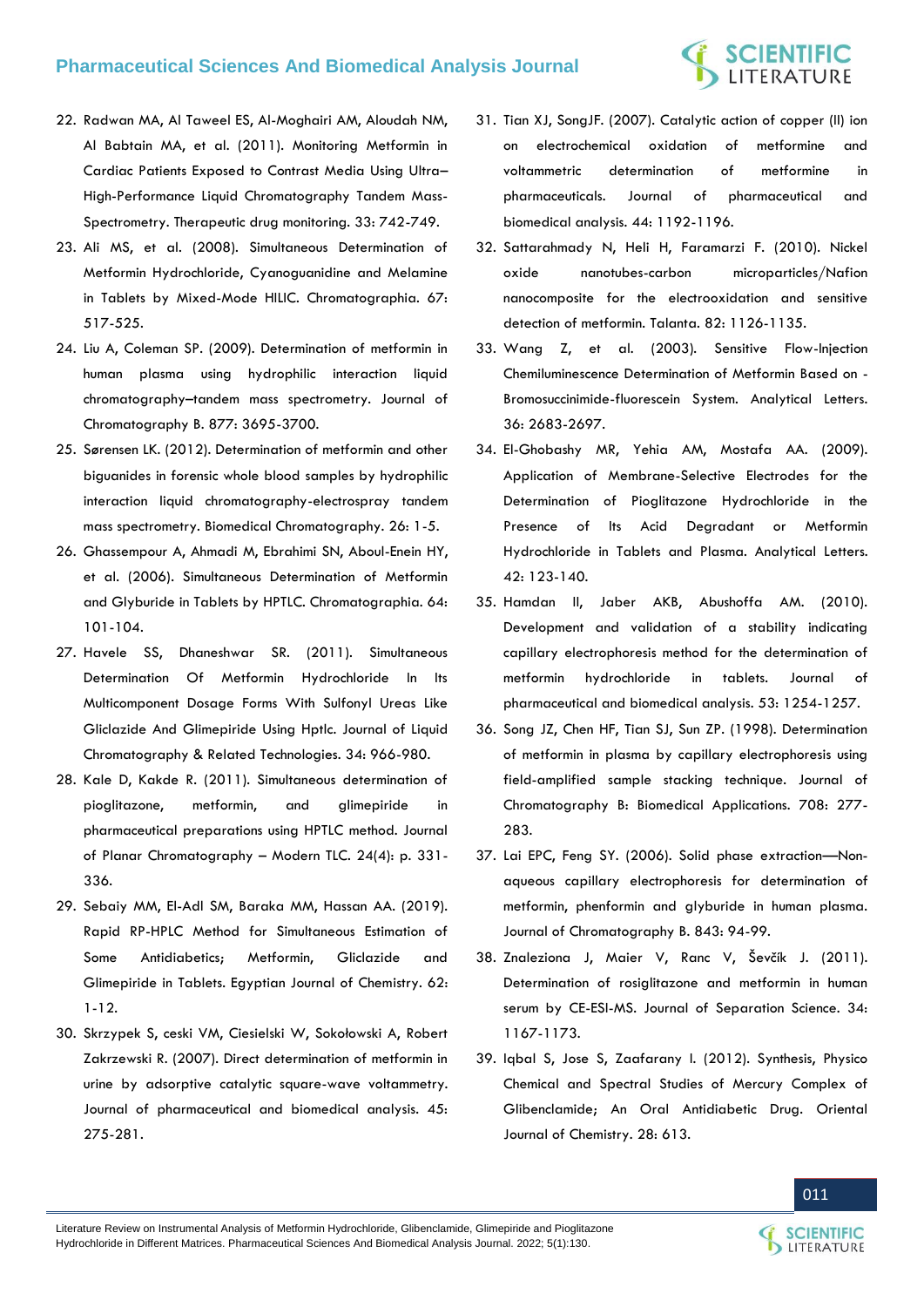# **SCIENTIFIC**<br>LITERATURE

- 40. [Georgita C, Albu F, David V, Medvedovici A. \(2007\).](https://www.researchgate.net/publication/6332168_Simultaneous_assay_of_metformin_and_glibenclamide_in_human_plasma_based_on_extraction-less_sample_preparation_procedure_and_LCAPCIMS)  [Simultaneous assay of metformin and glibenclamide in](https://www.researchgate.net/publication/6332168_Simultaneous_assay_of_metformin_and_glibenclamide_in_human_plasma_based_on_extraction-less_sample_preparation_procedure_and_LCAPCIMS)  [human plasma based on extraction-less sample](https://www.researchgate.net/publication/6332168_Simultaneous_assay_of_metformin_and_glibenclamide_in_human_plasma_based_on_extraction-less_sample_preparation_procedure_and_LCAPCIMS)  [preparation procedure and LC/\(APCI\)MS. Journal of](https://www.researchgate.net/publication/6332168_Simultaneous_assay_of_metformin_and_glibenclamide_in_human_plasma_based_on_extraction-less_sample_preparation_procedure_and_LCAPCIMS)  [Chromatography B: Analytical Technologies in the](https://www.researchgate.net/publication/6332168_Simultaneous_assay_of_metformin_and_glibenclamide_in_human_plasma_based_on_extraction-less_sample_preparation_procedure_and_LCAPCIMS)  [Biomedical and Life Sciences.](https://www.researchgate.net/publication/6332168_Simultaneous_assay_of_metformin_and_glibenclamide_in_human_plasma_based_on_extraction-less_sample_preparation_procedure_and_LCAPCIMS)
- 41. [Niopas I, Daftsios AC. \(2002\). A validated high](https://www.researchgate.net/publication/11363460_A_validated_high-performance_liquid_chromatographic_method_for_the_determination_of_glibenclamide_in_human_plasma_and_its_application_to_pharmacokinetic_studies)[performance liquid chromatographic method for the](https://www.researchgate.net/publication/11363460_A_validated_high-performance_liquid_chromatographic_method_for_the_determination_of_glibenclamide_in_human_plasma_and_its_application_to_pharmacokinetic_studies)  [determination of glibenclamide in human plasma and its](https://www.researchgate.net/publication/11363460_A_validated_high-performance_liquid_chromatographic_method_for_the_determination_of_glibenclamide_in_human_plasma_and_its_application_to_pharmacokinetic_studies)  [application to pharmacokinetic studies. Journal of](https://www.researchgate.net/publication/11363460_A_validated_high-performance_liquid_chromatographic_method_for_the_determination_of_glibenclamide_in_human_plasma_and_its_application_to_pharmacokinetic_studies)  [Pharmaceutical and Biomedical Analysis.](https://www.researchgate.net/publication/11363460_A_validated_high-performance_liquid_chromatographic_method_for_the_determination_of_glibenclamide_in_human_plasma_and_its_application_to_pharmacokinetic_studies)
- 42. [Li N, Deng Y, Wang D, Qiao Y, Li F. \(2013\). Determination](https://pubmed.ncbi.nlm.nih.gov/23597896/)  [of glibenclamide and puerarin in rat plasma by UPLC-](https://pubmed.ncbi.nlm.nih.gov/23597896/)[MS/MS: Application to their pharmacokinetic interaction](https://pubmed.ncbi.nlm.nih.gov/23597896/)  [study. Talanta.](https://pubmed.ncbi.nlm.nih.gov/23597896/)
- 43. (2013). British Pharmacopeia G. (Ph Eur monograph 0718) Vol. 2013.
- 44. [Eapen C, Prasanth V, Rai A. \(2012\). Development of UV](https://www.researchgate.net/publication/343060116_Development_of_UV_Spectrometric_Method_of_Glibenclamide_Glyburide_in_Bulk_and_Pharmaceutical_Formulations)  [Spectrometric Method of Glibenclamide \(Glyburide\) in](https://www.researchgate.net/publication/343060116_Development_of_UV_Spectrometric_Method_of_Glibenclamide_Glyburide_in_Bulk_and_Pharmaceutical_Formulations)  [Bulk and Pharmaceutical Formulations. International Journal](https://www.researchgate.net/publication/343060116_Development_of_UV_Spectrometric_Method_of_Glibenclamide_Glyburide_in_Bulk_and_Pharmaceutical_Formulations)  [of Chem. Tech. Research. 4: 356-360.](https://www.researchgate.net/publication/343060116_Development_of_UV_Spectrometric_Method_of_Glibenclamide_Glyburide_in_Bulk_and_Pharmaceutical_Formulations)
- 45. [Parameswararao K, Satynarayana MV, Raju TN, Ramana](https://www.derpharmachemica.com/pharma-chemica/novel-spectrophotometric-methods-for-the-assay-of-glibenclamide-in-pure-and-dosage-forms.pdf)  [GV. \(2012\). Novel spectrophotometric methods for the](https://www.derpharmachemica.com/pharma-chemica/novel-spectrophotometric-methods-for-the-assay-of-glibenclamide-in-pure-and-dosage-forms.pdf)  [assay of glibenclamide in pure and dosage forms. Der](https://www.derpharmachemica.com/pharma-chemica/novel-spectrophotometric-methods-for-the-assay-of-glibenclamide-in-pure-and-dosage-forms.pdf)  [pharma chemica. 4: 2449-2452.](https://www.derpharmachemica.com/pharma-chemica/novel-spectrophotometric-methods-for-the-assay-of-glibenclamide-in-pure-and-dosage-forms.pdf)
- 46. [Godse A, Pishawikar SA, Purake RR, Killedar SG, Puri UA.](https://ajrconline.org/HTMLPaper.aspx?Journal=Asian%20Journal%20of%20Research%20in%20Chemistry;PID=2012-5-5-5)  [\(2012\). Spectrophotometric method development for](https://ajrconline.org/HTMLPaper.aspx?Journal=Asian%20Journal%20of%20Research%20in%20Chemistry;PID=2012-5-5-5)  [Glibanclamide in bulk and Pharmaceutical dosage form](https://ajrconline.org/HTMLPaper.aspx?Journal=Asian%20Journal%20of%20Research%20in%20Chemistry;PID=2012-5-5-5)  [using extract of Beta vulgaris root. Asian Journal of](https://ajrconline.org/HTMLPaper.aspx?Journal=Asian%20Journal%20of%20Research%20in%20Chemistry;PID=2012-5-5-5)  [Research in Chemistry. 5.](https://ajrconline.org/HTMLPaper.aspx?Journal=Asian%20Journal%20of%20Research%20in%20Chemistry;PID=2012-5-5-5)
- 47. [Patil SS, Bonde C. \(2009\). Development and Validation of](https://www.researchgate.net/publication/287841194_Development_and_validation_of_analytical_method_for_simultaneous_estimation_of_glibenclamide_and_metformin_HCl_in_bulk_and_tablets_using_UV_-_Visible_spectroscopy)  [analytical method for Simultaneous Estimation of](https://www.researchgate.net/publication/287841194_Development_and_validation_of_analytical_method_for_simultaneous_estimation_of_glibenclamide_and_metformin_HCl_in_bulk_and_tablets_using_UV_-_Visible_spectroscopy)  [Glibenclamide and Metformin HCl in Bulk and Tablets](https://www.researchgate.net/publication/287841194_Development_and_validation_of_analytical_method_for_simultaneous_estimation_of_glibenclamide_and_metformin_HCl_in_bulk_and_tablets_using_UV_-_Visible_spectroscopy)  using UV–[visible spectroscopy. International Journal of](https://www.researchgate.net/publication/287841194_Development_and_validation_of_analytical_method_for_simultaneous_estimation_of_glibenclamide_and_metformin_HCl_in_bulk_and_tablets_using_UV_-_Visible_spectroscopy)  [ChemTech Research. 1: 905-909.](https://www.researchgate.net/publication/287841194_Development_and_validation_of_analytical_method_for_simultaneous_estimation_of_glibenclamide_and_metformin_HCl_in_bulk_and_tablets_using_UV_-_Visible_spectroscopy)
- 48. [Harikrishnan N, Muralikrishna U, Basha S, Vishal B,](https://www.indianjournals.com/ijor.aspx?target=ijor:ajrc&volume=3&issue=2&article=017)  [Manjusha V, et al. \(2010\). Development and Validation of](https://www.indianjournals.com/ijor.aspx?target=ijor:ajrc&volume=3&issue=2&article=017)  [UV Spectrophotometric Method of Glibenclamide](https://www.indianjournals.com/ijor.aspx?target=ijor:ajrc&volume=3&issue=2&article=017)  [\(Glyburide\) in Bulk and Pharmaceutical Formulation. Asian](https://www.indianjournals.com/ijor.aspx?target=ijor:ajrc&volume=3&issue=2&article=017)  [Journal of Research in Chemistry. 3: 316-318.](https://www.indianjournals.com/ijor.aspx?target=ijor:ajrc&volume=3&issue=2&article=017)
- 49. [Rayanm V, Rao AL, Ramana M. \(2011\). Validated RPHPLC](https://www.researchgate.net/publication/267996784_Validated_RP_-HPLC_Method_for_the_Estimation_of_Glibenclamide_in_Formulation_and_Serum)  [Method for the Estimation of Glibenclamide in Formulation](https://www.researchgate.net/publication/267996784_Validated_RP_-HPLC_Method_for_the_Estimation_of_Glibenclamide_in_Formulation_and_Serum)

[and Serum. International Journal of Research in](https://www.researchgate.net/publication/267996784_Validated_RP_-HPLC_Method_for_the_Estimation_of_Glibenclamide_in_Formulation_and_Serum)  [Pharmaceutical and Biomedical Sciences. 2: 2229-3701.](https://www.researchgate.net/publication/267996784_Validated_RP_-HPLC_Method_for_the_Estimation_of_Glibenclamide_in_Formulation_and_Serum)

- 50. [Rajendran S, Philip BK, Gopinath R, Suresh B. \(2007\).](https://www.ijpsonline.com/articles/rphplc-method-for-the-estimation-of-glibenclamide-in-human-serum.html)  [RPHPLC method for the estimation of glibenclamide in](https://www.ijpsonline.com/articles/rphplc-method-for-the-estimation-of-glibenclamide-in-human-serum.html)  [human serum. Indian journal of pharmaceutical sciences.](https://www.ijpsonline.com/articles/rphplc-method-for-the-estimation-of-glibenclamide-in-human-serum.html)  [69: 796.](https://www.ijpsonline.com/articles/rphplc-method-for-the-estimation-of-glibenclamide-in-human-serum.html)
- 51. [Niopas I, Daftsios AC. \(2002\). A validated high](https://pubmed.ncbi.nlm.nih.gov/12008145/)[performance liquid chromatographic method for the](https://pubmed.ncbi.nlm.nih.gov/12008145/)  [determination of glibenclamide in human plasma and its](https://pubmed.ncbi.nlm.nih.gov/12008145/)  [application to pharmacokinetic studies. Journal of](https://pubmed.ncbi.nlm.nih.gov/12008145/)  [pharmaceutical and biomedical analysis. 28: 653-657.](https://pubmed.ncbi.nlm.nih.gov/12008145/)
- 52. [De AK, Dey AK, Biswas A. \(2012\). Simultaneous Estimation](http://www.ijsit.com/admin/ijsit_files/SIMULTANEOUS%20ESTIMATION%20OF%20METFORMIN%20HYDROCHLORIDE%20AND%20GLIBENCLAMIDE%20BY%20RPHPLC%20METHOD%20FROM%20COMBINED%20TABLET%20DOSAGE%20FORM_1.2.3.pdf)  [Of Metformin Hydrochloride And Glibenclamide By Rphplc](http://www.ijsit.com/admin/ijsit_files/SIMULTANEOUS%20ESTIMATION%20OF%20METFORMIN%20HYDROCHLORIDE%20AND%20GLIBENCLAMIDE%20BY%20RPHPLC%20METHOD%20FROM%20COMBINED%20TABLET%20DOSAGE%20FORM_1.2.3.pdf)  [Method From Combined Tablet Dosage Form. IJSIT. 1: 98-](http://www.ijsit.com/admin/ijsit_files/SIMULTANEOUS%20ESTIMATION%20OF%20METFORMIN%20HYDROCHLORIDE%20AND%20GLIBENCLAMIDE%20BY%20RPHPLC%20METHOD%20FROM%20COMBINED%20TABLET%20DOSAGE%20FORM_1.2.3.pdf) [105.](http://www.ijsit.com/admin/ijsit_files/SIMULTANEOUS%20ESTIMATION%20OF%20METFORMIN%20HYDROCHLORIDE%20AND%20GLIBENCLAMIDE%20BY%20RPHPLC%20METHOD%20FROM%20COMBINED%20TABLET%20DOSAGE%20FORM_1.2.3.pdf)
- 53. Islam SH, et al. (2018). Development and validation of stability-indicating rp-hplc method for simultaneous estimation of rosuvastatin and glibenclamide.
- 54. [Saputri FA, Alawiyah A, Firsty AB, Megantara S, Kusuma](https://www.ncbi.nlm.nih.gov/pmc/articles/PMC6302690/)  [ASW, et al. \(2018\). Development and validation of simple](https://www.ncbi.nlm.nih.gov/pmc/articles/PMC6302690/)  [simultaneous analysis for amlodipine and glibenclamide by](https://www.ncbi.nlm.nih.gov/pmc/articles/PMC6302690/)  [nonderivatization high-performance liquid](https://www.ncbi.nlm.nih.gov/pmc/articles/PMC6302690/)  [chromatography-fluorescence. Journal of Advanced](https://www.ncbi.nlm.nih.gov/pmc/articles/PMC6302690/)  [Pharmaceutical Technology & Research. 9: 124.](https://www.ncbi.nlm.nih.gov/pmc/articles/PMC6302690/)
- 55. [Malgundkar MSS, Mulla S. \(2014\). Validated Hptlc](https://www.researchgate.net/publication/314924664_Validated_Hptlc_Method_For_Simultaneous_Determination_Of_Metformin_Hydrochloride_And_Glibenclamide_In_Combined_Dosage_Form)  [Method For Simultaneous Determination Of Metformin](https://www.researchgate.net/publication/314924664_Validated_Hptlc_Method_For_Simultaneous_Determination_Of_Metformin_Hydrochloride_And_Glibenclamide_In_Combined_Dosage_Form)  [Hydrochloride And Glibenclamide In Combined Dosage](https://www.researchgate.net/publication/314924664_Validated_Hptlc_Method_For_Simultaneous_Determination_Of_Metformin_Hydrochloride_And_Glibenclamide_In_Combined_Dosage_Form)  [Form. IOSR Journal of Pharmacy and Biological Sciences.](https://www.researchgate.net/publication/314924664_Validated_Hptlc_Method_For_Simultaneous_Determination_Of_Metformin_Hydrochloride_And_Glibenclamide_In_Combined_Dosage_Form)  [9: 54-59.](https://www.researchgate.net/publication/314924664_Validated_Hptlc_Method_For_Simultaneous_Determination_Of_Metformin_Hydrochloride_And_Glibenclamide_In_Combined_Dosage_Form)
- 56. [Havele S, Dhaneshwar S. \(2010\). Determination of](https://www.scholarsresearchlibrary.com/articles/determination-of-glibenclamide-in-tablets-by-densitometric-hptlc.pdf)  [Glibenclamide in Tablet s by Densitometric HPTLC. Der](https://www.scholarsresearchlibrary.com/articles/determination-of-glibenclamide-in-tablets-by-densitometric-hptlc.pdf)  [Pharmacia Lettre. 2: 440-446.](https://www.scholarsresearchlibrary.com/articles/determination-of-glibenclamide-in-tablets-by-densitometric-hptlc.pdf)
- 57. [Glogner P, Heni NA, Nissen L. \(1976\). The](https://www.semanticscholar.org/paper/The-radioimmunological-determination-of-and-its-in-Glogner-Heni/d38363fe904c1d8eed455fe56b05af3dba095ce4)  [radioimmunological determination of glibenclamide and its](https://www.semanticscholar.org/paper/The-radioimmunological-determination-of-and-its-in-Glogner-Heni/d38363fe904c1d8eed455fe56b05af3dba095ce4)  [metabolites in serum. Arzneimittel-Forschung. 27: 1703-](https://www.semanticscholar.org/paper/The-radioimmunological-determination-of-and-its-in-Glogner-Heni/d38363fe904c1d8eed455fe56b05af3dba095ce4) [1707.](https://www.semanticscholar.org/paper/The-radioimmunological-determination-of-and-its-in-Glogner-Heni/d38363fe904c1d8eed455fe56b05af3dba095ce4)
- 58. [Kawashima K, Kuzuya T, Matsuda A. \(1979\).](https://diabetesjournals.org/diabetes/article/28/3/221/4635/Radioimmunoassay-of-Glibenclamide)  [Radioimmunoassay of glibenclamide. Diabetes. 28: 221-](https://diabetesjournals.org/diabetes/article/28/3/221/4635/Radioimmunoassay-of-Glibenclamide) [226.](https://diabetesjournals.org/diabetes/article/28/3/221/4635/Radioimmunoassay-of-Glibenclamide)
- 59. Martindale Sweetman SC. (2009). Martindale: the complete drug reference: Pharmaceutical press.

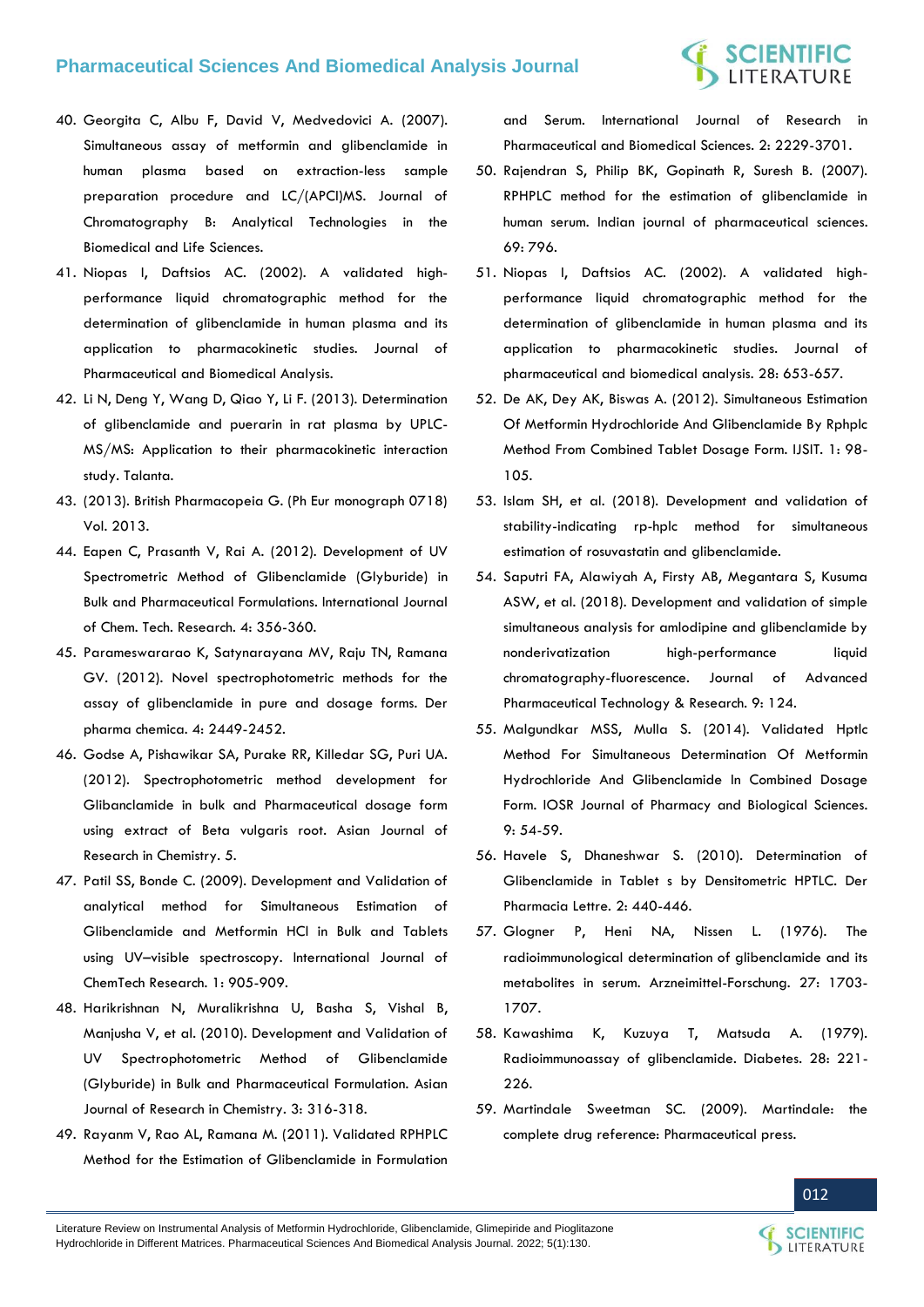

- 60. [Chandiran IS, Kumar BP, Jayaveera KN. \(2013\). Design](https://www.sciencedirect.com/science/article/pii/S0975761913000513)  [and development of microparticulate drug delivery system](https://www.sciencedirect.com/science/article/pii/S0975761913000513)  [of Glimepiride for controlled release. Drug Invention](https://www.sciencedirect.com/science/article/pii/S0975761913000513)  [Today. 5: 235-240.](https://www.sciencedirect.com/science/article/pii/S0975761913000513)
- 61. (2009). Martindale: The Complete Drug Reference. Thirty six ed2009, Sweetman, S. C., London (Chicago). 340-340.
- 62. Pharmacopoeia, U.S. USP 31. United States Pharmacopoeia Convention Washington DC.
- 63. Pravinbhai PA. (2011). Analytical Method Development and Validation of Glimepiride and Extended Release Metformin Hydrochloride Tablet, KLE University, Belagavi, Karnataka.
- 64. [Krentz AJ, Bailey CJ. \(2005\). Oral antidiabetic agents:](https://pubmed.ncbi.nlm.nih.gov/15669880/)  [current role in type 2 diabetes mellitus. Drugs. 65: 385-](https://pubmed.ncbi.nlm.nih.gov/15669880/) [411.](https://pubmed.ncbi.nlm.nih.gov/15669880/)
- 65. (2013). USP36 NF31, U. S. Pharmacopoeia National Formulary 31-Official mongraphs/Glimepride 2013: United States Pharmacopeial.
- 66. [Bhargavi S, Suryasagar G, Dantu K, Sowmya K. \(2013\).](https://www.researchgate.net/publication/255786829_UV_Spectrophotometric_Method_for_Determination_of_Glimepiride_in_Pharmaceutical_Dosage_Forms)  [UV spectrophotometric method for determination of](https://www.researchgate.net/publication/255786829_UV_Spectrophotometric_Method_for_Determination_of_Glimepiride_in_Pharmaceutical_Dosage_Forms)  [glimepiride in pharmaceutical dosage forms. International](https://www.researchgate.net/publication/255786829_UV_Spectrophotometric_Method_for_Determination_of_Glimepiride_in_Pharmaceutical_Dosage_Forms)  [Journal of Pharmaceutical Sciences Review and Research.](https://www.researchgate.net/publication/255786829_UV_Spectrophotometric_Method_for_Determination_of_Glimepiride_in_Pharmaceutical_Dosage_Forms)  [21: 131-133.](https://www.researchgate.net/publication/255786829_UV_Spectrophotometric_Method_for_Determination_of_Glimepiride_in_Pharmaceutical_Dosage_Forms)
- 67. [Bonfilio R, Araújo MBD, Salgado H. \(2011\). Development](https://www.scielo.br/j/jbchs/a/cj5ZygSjpggdjgQmjnjRnFR/?lang=en)  [and validation of an UV-derivative spectrophotometric](https://www.scielo.br/j/jbchs/a/cj5ZygSjpggdjgQmjnjRnFR/?lang=en)  [method for determination of glimepiride in tablets. Journal](https://www.scielo.br/j/jbchs/a/cj5ZygSjpggdjgQmjnjRnFR/?lang=en)  [of the Brazilian Chemical Society. 22: 292-299.](https://www.scielo.br/j/jbchs/a/cj5ZygSjpggdjgQmjnjRnFR/?lang=en)
- 68. [Altinöz S, Tekeli D. \(2001\). Analysis of glimepiride by](https://pubmed.ncbi.nlm.nih.gov/11199230/)  [using derivative UV spectrophotometric method. Journal of](https://pubmed.ncbi.nlm.nih.gov/11199230/)  [pharmaceutical and biomedical analysis. 24: 507-515.](https://pubmed.ncbi.nlm.nih.gov/11199230/)
- 69. [Goyal A, Singhvi I. \(2007\). Simultaneous](https://www.ijpsonline.com/articles/simultaneous-spectrophotometric-estimation-of-rosiglitazone-maleate-and-glimepiride-in-tablet-dosage-forms.html)  [spectrophotometric estimation of rosiglitazone maleate](https://www.ijpsonline.com/articles/simultaneous-spectrophotometric-estimation-of-rosiglitazone-maleate-and-glimepiride-in-tablet-dosage-forms.html)  [and glimepiride in tablet dosage forms. Indian journal of](https://www.ijpsonline.com/articles/simultaneous-spectrophotometric-estimation-of-rosiglitazone-maleate-and-glimepiride-in-tablet-dosage-forms.html)  [pharmaceutical sciences. 69: 780-783.](https://www.ijpsonline.com/articles/simultaneous-spectrophotometric-estimation-of-rosiglitazone-maleate-and-glimepiride-in-tablet-dosage-forms.html)
- 70. [Khedekar P, Dhole S, Bhusari K. \(2010\). Application of](https://www.researchgate.net/publication/238092423_Application_of_vierodt)  [vierodt's and absorption correction spectrophotometric](https://www.researchgate.net/publication/238092423_Application_of_vierodt)  [methods for estimation of rosiglitazone](https://www.researchgate.net/publication/238092423_Application_of_vierodt) maleate and [glimepiride in tablets. Digest Journal of Nanomaterial and](https://www.researchgate.net/publication/238092423_Application_of_vierodt)  [Biostructures. 5: 77-84.](https://www.researchgate.net/publication/238092423_Application_of_vierodt)
- 71. [Mali AD, Mali S, Tamboli A, Bathe R. \(2016\). Simultaneous](https://core.ac.uk/download/pdf/335078006.pdf)  [UV Spectrophotometric Methods for Estimation of](https://core.ac.uk/download/pdf/335078006.pdf)  [Metformin HCl and Glimepiride in Bulk and Tablet Dosage](https://core.ac.uk/download/pdf/335078006.pdf)

[Form. International Journal of Advances in Pharmaceutics.](https://core.ac.uk/download/pdf/335078006.pdf)  [4: 117-124.](https://core.ac.uk/download/pdf/335078006.pdf)

- 72. [Rezk MR, Riad SM, Mahmoud GY, Abdel-Aziz El Bayoumi](https://www.japsonline.com/admin/php/uploads/482_pdf.pdf)  [AA. Simultaneous determination of pioglitazone and](https://www.japsonline.com/admin/php/uploads/482_pdf.pdf)  [glimepiride in their pharmaceutical formulations. Journal of](https://www.japsonline.com/admin/php/uploads/482_pdf.pdf)  [Applied Pharmaceutical Science. 2: 177.](https://www.japsonline.com/admin/php/uploads/482_pdf.pdf)
- 73. [Pallavi PM, Sonali R, Praveen C. \(2012\). Development And](https://www.semanticscholar.org/paper/DEVELOPMENT-AND-VALIDATION-OF-UV-DERIVATIVE-METHODS-PatilPallavi-Sonali/c753b8d309f977955f7898727590371289e27d85)  [Validation Of Uv Derivative Spectrophotometric Method](https://www.semanticscholar.org/paper/DEVELOPMENT-AND-VALIDATION-OF-UV-DERIVATIVE-METHODS-PatilPallavi-Sonali/c753b8d309f977955f7898727590371289e27d85)  [For Determination Of Glimepiride, Metformin Hcl,](https://www.semanticscholar.org/paper/DEVELOPMENT-AND-VALIDATION-OF-UV-DERIVATIVE-METHODS-PatilPallavi-Sonali/c753b8d309f977955f7898727590371289e27d85)  [Pioglitazone Hcl In Bulk And Marketed Formulation. Journal](https://www.semanticscholar.org/paper/DEVELOPMENT-AND-VALIDATION-OF-UV-DERIVATIVE-METHODS-PatilPallavi-Sonali/c753b8d309f977955f7898727590371289e27d85)  [Of Pharmaceutical & Scientific Innovation. 2012: 58-62.](https://www.semanticscholar.org/paper/DEVELOPMENT-AND-VALIDATION-OF-UV-DERIVATIVE-METHODS-PatilPallavi-Sonali/c753b8d309f977955f7898727590371289e27d85)
- 74. [Strugaru AM, Kazakova J, Butnaru E, Ioana-Cezara C,](https://pubmed.ncbi.nlm.nih.gov/30572192/)  [Bello-López MA, et al. \(2018\). Simultaneous Determination](https://pubmed.ncbi.nlm.nih.gov/30572192/)  Of [Metformin And Glimepiride In Human Serum By Ultra](https://pubmed.ncbi.nlm.nih.gov/30572192/)  [High Performance Liquid Chromatography Quadrupole](https://pubmed.ncbi.nlm.nih.gov/30572192/)  [Time Of Flight Mass Spectrometry Detection. Journal of](https://pubmed.ncbi.nlm.nih.gov/30572192/)  [pharmaceutical and biomedical analysis. 165: 276-283.](https://pubmed.ncbi.nlm.nih.gov/30572192/)
- 75. [Zhou S, Zuo P, Zuo Y, Deng Y. \(2017\). A rapid hydrophilic](https://www.sciencedirect.com/science/article/pii/S1319016417300038)  [interaction liquid chromatographic determination of](https://www.sciencedirect.com/science/article/pii/S1319016417300038)  [glimepiride in pharmaceutical formulations. Saudi](https://www.sciencedirect.com/science/article/pii/S1319016417300038)  [Pharmaceutical Journal. 25: 852-856.](https://www.sciencedirect.com/science/article/pii/S1319016417300038)
- 76. [El-Enany NM, Abdelal AA, Belal F, Itoh II. \(2012\).](https://www.researchgate.net/publication/221777837_Development_and_validation_of_a_reversed_phase-HPLC_method_for_simultaneous_determination_of_rosiglitazone_and_glimepiride_in_combined_dosage_forms_and_human_plasma)  [Development and validation of a repharsed phase-HPLC](https://www.researchgate.net/publication/221777837_Development_and_validation_of_a_reversed_phase-HPLC_method_for_simultaneous_determination_of_rosiglitazone_and_glimepiride_in_combined_dosage_forms_and_human_plasma)  [method for simultaneous determination of rosiglitazone](https://www.researchgate.net/publication/221777837_Development_and_validation_of_a_reversed_phase-HPLC_method_for_simultaneous_determination_of_rosiglitazone_and_glimepiride_in_combined_dosage_forms_and_human_plasma)  [and glimepiride in combined dosage forms and human](https://www.researchgate.net/publication/221777837_Development_and_validation_of_a_reversed_phase-HPLC_method_for_simultaneous_determination_of_rosiglitazone_and_glimepiride_in_combined_dosage_forms_and_human_plasma)  [plasma. Chemistry central journal. 6: 1.](https://www.researchgate.net/publication/221777837_Development_and_validation_of_a_reversed_phase-HPLC_method_for_simultaneous_determination_of_rosiglitazone_and_glimepiride_in_combined_dosage_forms_and_human_plasma)
- 77. [Maslarska V. \(2014\). Development, Estimation And](http://ijpsr.com/bft-article/development-estimation-and-validation-of-glimepiride-in-pharmaceutical-formulation-by-hplc-method/?view=fulltext)  [Validation Of Glimepiride In Pharmaceutical Formulation](http://ijpsr.com/bft-article/development-estimation-and-validation-of-glimepiride-in-pharmaceutical-formulation-by-hplc-method/?view=fulltext)  [By Hplc Method. International journal of pharmaceutical](http://ijpsr.com/bft-article/development-estimation-and-validation-of-glimepiride-in-pharmaceutical-formulation-by-hplc-method/?view=fulltext)  [sciences and research. 5: 3195.](http://ijpsr.com/bft-article/development-estimation-and-validation-of-glimepiride-in-pharmaceutical-formulation-by-hplc-method/?view=fulltext)
- 78. [Jain D, Jain S, Jain D, Amin M. \(2008\). Simultaneous](https://pubmed.ncbi.nlm.nih.gov/18647470/)  [estimation of metformin hydrochloride, pioglitazone](https://pubmed.ncbi.nlm.nih.gov/18647470/)  [hydrochloride, and glimepiride by RP-HPLC in tablet](https://pubmed.ncbi.nlm.nih.gov/18647470/)  [formulation. Journal of chromatographic science. 46: 501-](https://pubmed.ncbi.nlm.nih.gov/18647470/) [504.](https://pubmed.ncbi.nlm.nih.gov/18647470/)
- 79. Mahatma ATO, Joshi M. (2014). A validated RP-HPLC method for simultaneous determination of Metformin HCl, Pioglitazone HCl and Glimepiride in pharmaceutical formulation. Journal Of Pharmaceutical Research & Opinion. 3.
- 80. Raja P, [Thejaswini JC, Gurupadayya BM, Sowjanya K.](https://www.researchgate.net/publication/278632728_Determination_and_Validation_of_Metformin_Glimepiride_Pioglitazone_Using_Atorvastatin_as_an_Internal_Standardin_Bulk_Drug_and_Pharmaceutical_Dosage_Form)  [\(2011\). Determination and Validation of Metformin,](https://www.researchgate.net/publication/278632728_Determination_and_Validation_of_Metformin_Glimepiride_Pioglitazone_Using_Atorvastatin_as_an_Internal_Standardin_Bulk_Drug_and_Pharmaceutical_Dosage_Form)

Literature Review on Instrumental Analysis of Metformin Hydrochloride, Glibenclamide, Glimepiride and Pioglitazone Hydrochloride in Different Matrices. Pharmaceutical Sciences And Biomedical Analysis Journal. 2022; 5(1):130.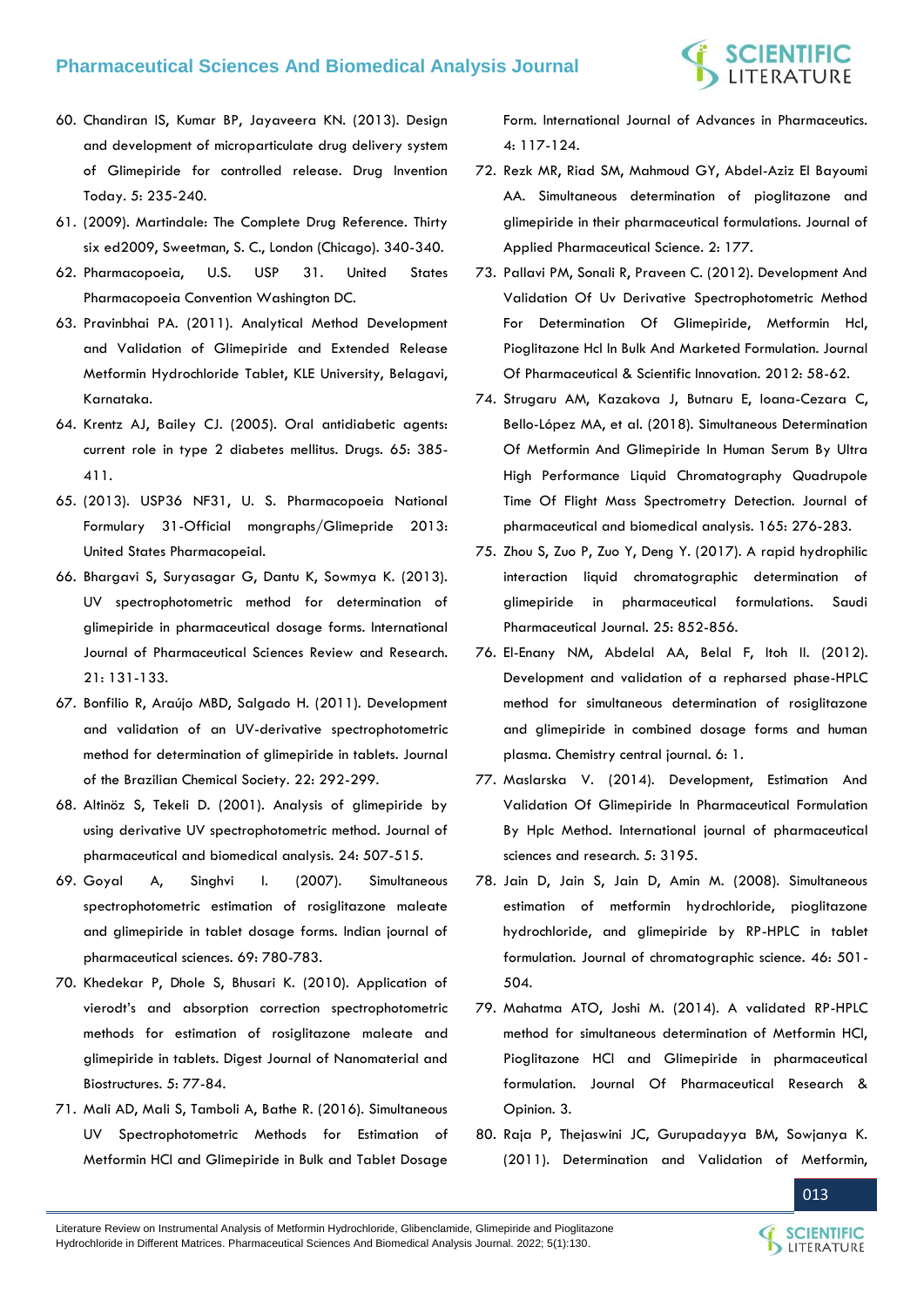[Glimepiride, Pioglitazone Using Atorvastatin as an Internal](https://www.researchgate.net/publication/278632728_Determination_and_Validation_of_Metformin_Glimepiride_Pioglitazone_Using_Atorvastatin_as_an_Internal_Standardin_Bulk_Drug_and_Pharmaceutical_Dosage_Form)  [Standardin Bulk Drug and Pharmaceutical Dosage Form.](https://www.researchgate.net/publication/278632728_Determination_and_Validation_of_Metformin_Glimepiride_Pioglitazone_Using_Atorvastatin_as_an_Internal_Standardin_Bulk_Drug_and_Pharmaceutical_Dosage_Form)  [Journal of Applied Chemical Research. 18: 61-68.](https://www.researchgate.net/publication/278632728_Determination_and_Validation_of_Metformin_Glimepiride_Pioglitazone_Using_Atorvastatin_as_an_Internal_Standardin_Bulk_Drug_and_Pharmaceutical_Dosage_Form)

- 81. [Patel KK, Karkhanis VV, Gajjar SS. \(2015\). Development](https://ijpsr.com/bft-article/development-and-validation-of-stability-indicating-hptlc-method-for-estimation-of-glimepiride-and-metformin-hydrochloride/)  [And Validation Of Stability Indicating Hptlc Method For](https://ijpsr.com/bft-article/development-and-validation-of-stability-indicating-hptlc-method-for-estimation-of-glimepiride-and-metformin-hydrochloride/)  [Estimation Of Glimepiride And Metformin Hydrochloride.](https://ijpsr.com/bft-article/development-and-validation-of-stability-indicating-hptlc-method-for-estimation-of-glimepiride-and-metformin-hydrochloride/)  [International journal of pharmaceutical sciences and](https://ijpsr.com/bft-article/development-and-validation-of-stability-indicating-hptlc-method-for-estimation-of-glimepiride-and-metformin-hydrochloride/)  [research. 6: 1222.](https://ijpsr.com/bft-article/development-and-validation-of-stability-indicating-hptlc-method-for-estimation-of-glimepiride-and-metformin-hydrochloride/)
- 82. [Alagawadi K, Kumar AM. \(2010\). HPTLC method for the](https://www.jpbms.info/index.php?option=com_docman&task=doc_details&gid=172&Itemid=48)  [simultaneous estimation of atorvastatin, glimipride and](https://www.jpbms.info/index.php?option=com_docman&task=doc_details&gid=172&Itemid=48)  [metformin in combined dosage form. Journal of](https://www.jpbms.info/index.php?option=com_docman&task=doc_details&gid=172&Itemid=48)  [Pharmaceutical and Biomedical Sciences \(JPBMS\). 7: 1-4.](https://www.jpbms.info/index.php?option=com_docman&task=doc_details&gid=172&Itemid=48)
- 83. [Salem II, Idrees J, Al Tamimi JI. \(2004\). Determination of](https://pubmed.ncbi.nlm.nih.gov/14659441/)  [glimepiride in human plasma by liquid chromatography](https://pubmed.ncbi.nlm.nih.gov/14659441/)– [electrospray ionization tandem mass spectrometry. Journal](https://pubmed.ncbi.nlm.nih.gov/14659441/)  [of Chromatography B. 799: 103-109.](https://pubmed.ncbi.nlm.nih.gov/14659441/)
- 84. [Kishore H, et al. \(2012\). Simultaneous Determination of](https://www.researchgate.net/publication/255964476_Simultaneous_Determination_of_Atorvastatin_and_Glimepiride_by_LC-MSMS_in_Human_Plasma_and_Its_Application_to_a_Pharmacokinetic_Study)  [Atorvastatin and Glimepiride by LC-MS/MS in Human](https://www.researchgate.net/publication/255964476_Simultaneous_Determination_of_Atorvastatin_and_Glimepiride_by_LC-MSMS_in_Human_Plasma_and_Its_Application_to_a_Pharmacokinetic_Study)  [plasma and its application to a pharmacokinetic study.](https://www.researchgate.net/publication/255964476_Simultaneous_Determination_of_Atorvastatin_and_Glimepiride_by_LC-MSMS_in_Human_Plasma_and_Its_Application_to_a_Pharmacokinetic_Study)  [American Journal of Analytical Chemistry. 338074: 559-](https://www.researchgate.net/publication/255964476_Simultaneous_Determination_of_Atorvastatin_and_Glimepiride_by_LC-MSMS_in_Human_Plasma_and_Its_Application_to_a_Pharmacokinetic_Study) [569.](https://www.researchgate.net/publication/255964476_Simultaneous_Determination_of_Atorvastatin_and_Glimepiride_by_LC-MSMS_in_Human_Plasma_and_Its_Application_to_a_Pharmacokinetic_Study)
- 85. [Bansal G, Singh M, Jindal KC, Singh S. \(2008\). LC](https://pubmed.ncbi.nlm.nih.gov/18804934/)–UV– PDA and LC–[MS studies to characterize degradation](https://pubmed.ncbi.nlm.nih.gov/18804934/)  [products of glimepiride. Journal of pharmaceutical and](https://pubmed.ncbi.nlm.nih.gov/18804934/)  [biomedical analysis. 48: 788-795.](https://pubmed.ncbi.nlm.nih.gov/18804934/)
- 86. [Kumar D, Narwal S, Sandhu JS. \(2013\). Catalyst-free](https://pubmed.ncbi.nlm.nih.gov/25374689/)  [synthesis of highly biologically active 5-arylidene](https://pubmed.ncbi.nlm.nih.gov/25374689/)  [rhodanine and 2, 4-thiazolidinedione derivatives using](https://pubmed.ncbi.nlm.nih.gov/25374689/)  [aldonitrones in polyethylene glycol. International journal of](https://pubmed.ncbi.nlm.nih.gov/25374689/)  [medicinal chemistry. 2013: 273534.](https://pubmed.ncbi.nlm.nih.gov/25374689/)
- 87. [Goswami L, Mukhopadhyay S, Durgapal S. \(2010\).](https://www.ncbi.nlm.nih.gov/pmc/articles/PMC3013569/)  [Simultaneous estimation of metformin and pioglitazone by](https://www.ncbi.nlm.nih.gov/pmc/articles/PMC3013569/)  [ultraviolet spectrophotometry. Indian journal of](https://www.ncbi.nlm.nih.gov/pmc/articles/PMC3013569/)  [pharmaceutical sciences. 72: 508-510.](https://www.ncbi.nlm.nih.gov/pmc/articles/PMC3013569/)
- 88. [Sujana K, Rani GS, Prasad MB, Reddy MS. \(2010\).](http://jbsr.pharmainfo.in/documents/vol2issue2/2010020206.pdf)  [Simultaneous estimation of pioglitazone hydrochloride and](http://jbsr.pharmainfo.in/documents/vol2issue2/2010020206.pdf)  [metformin hydrochloride using UV spectroscopic method. J](http://jbsr.pharmainfo.in/documents/vol2issue2/2010020206.pdf)  [Biomed Sci and Res. 2: 110-115.](http://jbsr.pharmainfo.in/documents/vol2issue2/2010020206.pdf)
- 89. Havele OS, Havele SS. (2011). Simultaneous determination of atorvastatin calcium and pioglitazone hydrochloride in its multicomponent dosage forms by UV spectrophotometry. Int J Pharm Pharm Sci Res. 1: 75-79.
- 90. [Basniwal P, Srivastava P, Jain D. \(2008\).](https://www.researchgate.net/publication/26576958_Spectrophotometric_estimation_of_pioglitazone_hydrochloride_in_tablet_dosage_form)  [Spectrophotometric estimation of pioglitazone](https://www.researchgate.net/publication/26576958_Spectrophotometric_estimation_of_pioglitazone_hydrochloride_in_tablet_dosage_form)  [hydrochloride in tablet dosage form. Asian Journal of](https://www.researchgate.net/publication/26576958_Spectrophotometric_estimation_of_pioglitazone_hydrochloride_in_tablet_dosage_form)  [Pharmaceutics. 2: 225.](https://www.researchgate.net/publication/26576958_Spectrophotometric_estimation_of_pioglitazone_hydrochloride_in_tablet_dosage_form)
- 91. [Rathod SD, Patil PM, Jadhav SB, Chaudhari PD. \(2012\).](https://ajpaonline.com/AbstractView.aspx?PID=2012-2-1-2)  [UV spectrophotometric simultaneous determination of](https://ajpaonline.com/AbstractView.aspx?PID=2012-2-1-2)  [metformine hydrochloride and pioglitazone hydrochloride](https://ajpaonline.com/AbstractView.aspx?PID=2012-2-1-2)  [in combined dosage form. Asian J. Pharm. Ana. 2: 05-09.](https://ajpaonline.com/AbstractView.aspx?PID=2012-2-1-2)
- 92. [Venkatesh P, Harisudhan T, Choudhury H, Mullangi R,](https://pubmed.ncbi.nlm.nih.gov/16506282/)  [Srinivas NR. \(2006\). Simultaneous estimation of six](https://pubmed.ncbi.nlm.nih.gov/16506282/)  anti‐diabetic drugs—[glibenclamide, gliclazide, glipizide,](https://pubmed.ncbi.nlm.nih.gov/16506282/)  [pioglitazone, repaglinide and rosiglitazone: development](https://pubmed.ncbi.nlm.nih.gov/16506282/)  [of a novel HPLC method for use in the analysis of](https://pubmed.ncbi.nlm.nih.gov/16506282/)  [pharmaceutical formulations and its application to human](https://pubmed.ncbi.nlm.nih.gov/16506282/)  [plasma assay. Biomedical Chromatography. 20: 1043-](https://pubmed.ncbi.nlm.nih.gov/16506282/) [1048.](https://pubmed.ncbi.nlm.nih.gov/16506282/)
- 93. [Ayad MM, Ezzat AH, Mohamed HM, Abdel-Sattar KN.](https://content.iospress.com/articles/main-group-chemistry/mgc180267)  [\(2018\). High Performance Liquid Chromatographic](https://content.iospress.com/articles/main-group-chemistry/mgc180267)  [estimation of pioglitazone hydrochloride and losartan](https://content.iospress.com/articles/main-group-chemistry/mgc180267)  [potassium. Main Group Chemistry. 17: 247-256.](https://content.iospress.com/articles/main-group-chemistry/mgc180267)
- 94. [Ali SI, Razvi N, Hasan SMF. \(2018\). Development and](https://pubmed.ncbi.nlm.nih.gov/30058540/)  [validation of HPLC method for the determination of](https://pubmed.ncbi.nlm.nih.gov/30058540/)  [pioglitazone in human plasma. Pakistan journal of](https://pubmed.ncbi.nlm.nih.gov/30058540/)  [pharmaceutical sciences. 31.](https://pubmed.ncbi.nlm.nih.gov/30058540/)
- 95. [Sane R, Menon S, Inamdar S, Mote M, Gundi G. \(2004\).](https://www.researchgate.net/publication/227309158_Simultaneous_Determination_of_Pioglitazone_and_Glimepiride_by_High-Performance_Liquid_Chromatography)  [Simultaneous determination of pioglitazone and](https://www.researchgate.net/publication/227309158_Simultaneous_Determination_of_Pioglitazone_and_Glimepiride_by_High-Performance_Liquid_Chromatography)  [glimepiride by high-performance liquid chromatography.](https://www.researchgate.net/publication/227309158_Simultaneous_Determination_of_Pioglitazone_and_Glimepiride_by_High-Performance_Liquid_Chromatography)  [Chromatographia. 59: 451-453.](https://www.researchgate.net/publication/227309158_Simultaneous_Determination_of_Pioglitazone_and_Glimepiride_by_High-Performance_Liquid_Chromatography)
- 96. [Souri E, Jalalizadeh H, Saremi S. \(2008\). Development](https://academic.oup.com/chromsci/article/46/9/809/525442)  [and validation of a simple and rapid HPLC method for](https://academic.oup.com/chromsci/article/46/9/809/525442)  [determination of pioglitazone in human plasma and its](https://academic.oup.com/chromsci/article/46/9/809/525442)  [application to a pharmacokinetic study. Journal of](https://academic.oup.com/chromsci/article/46/9/809/525442)  [chromatographic science. 46: 809-812.](https://academic.oup.com/chromsci/article/46/9/809/525442)
- 97. [Abro K, Memon B, Bhanger MI, Mahesar Sa. \(2011\). Liquid](http://pjaec.pk/index.php/pjaec/article/view/157)  [chromatographic determination of pioglitazone in](http://pjaec.pk/index.php/pjaec/article/view/157)  [pharmaceuticals, serum and urine samples. Pakistan](http://pjaec.pk/index.php/pjaec/article/view/157)  [Journal of Analytical & Environmental Chemistry. 12: 6.](http://pjaec.pk/index.php/pjaec/article/view/157)
- 98. [Xue YJ, Turner KC, Meeker JB, Pursley J, Arnold M, et al.](https://pubmed.ncbi.nlm.nih.gov/14522026/)  [\(2003\). Quantitative determination of pioglitazone in](https://pubmed.ncbi.nlm.nih.gov/14522026/)  [human serum by direct-injection high-performance liquid](https://pubmed.ncbi.nlm.nih.gov/14522026/)  [chromatography mass spectrometry and its application to](https://pubmed.ncbi.nlm.nih.gov/14522026/)

Literature Review on Instrumental Analysis of Metformin Hydrochloride, Glibenclamide, Glimepiride and Pioglitazone Hydrochloride in Different Matrices. Pharmaceutical Sciences And Biomedical Analysis Journal. 2022; 5(1):130.